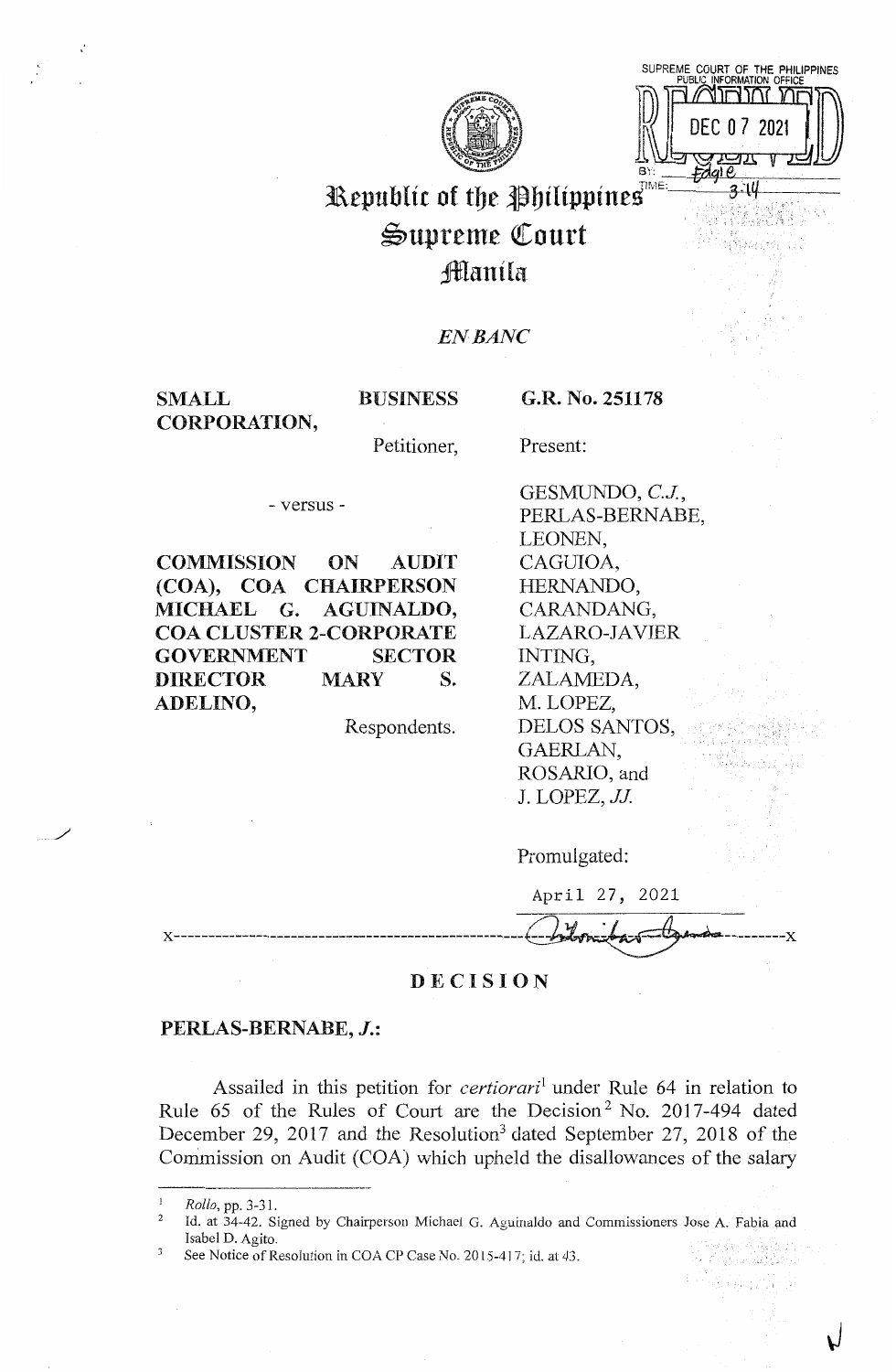kele al fubbo acc

v Wye

 $\left\{ \left\{ \mathbf{r}^{i},\mathbf{r}_{i}\right\} \right\}$ VV. การเกี*ยน*พระพ

) and  $\text{RA}$  9561

2019 经增长的 201 popises.

increases granted by petitioner Small Business Corporation (SBC) to its various personnel during the period from September 1, 2012 to September 30, 2014 in the aggregate amount of  $\overline{P}4,489,002.09$ .

### **The Facts**

On June 1, 2009, acting pursuant to Republic Act No. (RA)  $6977<sup>4</sup>$  as amended,<sup>5</sup> the Board of Directors of SBC (SBC-BOD), a government financial institution (GFI),<sup>6</sup> issued Board Resolution No.  $1610^7$  approving the revision of its organizational structure,<sup>8</sup> staffing pattern,<sup>9</sup> qualification standards, 10 and salary structure, 11 *viz.* :

### **BOARD RESOLUTION NO. 1610, SERIES OF 2009**

### **APPROVAL OF REVISED ORGANIZATIONAL STRUCTURE, STAFFING PATTERN, QUALIFICATION STANDARDS, AND SALARY STRUCTURE**

**"RESOLVED:** That in view of the incorporation of the changes as instructed by the Board and as favorably recommended by Management, **the Revised Organizational Structure** (Annex "A"), **Revised Staffing Pattern** (Annex "B"), and **Revised Qualification Standards** (Annex "C") be, as it is hereby approved.

SEC. 11-A. *Composition of the Board of Directors and its Powers.* - The SB Corporation<sup>1</sup> corporate powers shall be vested on a Board of Directors composed of eleven (11) members which shall include the following:

xxxx

The Board of Directors shall have, among others, the following specific power and'· authories:

### **xxxx**

f) Notwithstanding the provisions of Republic Act No. 6758 and Compensation Circular No. 10, Series of 1989 issued by the Department of Budget and Management, the **Board shall have the authority to provide for the organizational structure and staffing pattern of SB Corporation and to extend to the employees and personnel thereof salaries,**  allowances and fringe benefits similar to those extended to and currently enjoyed by

- employees and personnel of other government financial institution. (Emphases supplied) <sup>6</sup>SBC, also known as "Small Business Guarantee and Finance Corporation," is a **government financial institution** created under RA 6977, as amended by RA 8289 and RA 9501. It offers a wide range of financial services for small and medium enterprises engaged in manufacturing, processing, agribusiness (except crop level production) and services (except trading). These financial services include guarantee, direct and indirect lending, financial leasing, secondary mortgage, venture capital operations, and the issuance of debt instruments. (See *SBC\_v. COA,* 819 Phil. 233,238 [2017].)
- <sup>7</sup> See Board Resolution No. 1610, series of 2009, otherwise known as the "Approval of Revised Organizational Structure, Staffing Pattern, Qualification Standards, and Salary Structure," approved on June 1, 2009; *rollo,* pp. 44-62.

 $8^8$  See id. at 47-51.

 $9$  See id. at 52-58.

<sup>10</sup> See id. at 59-61.

 $11$  See id. at 62.

Decision 2 G.R. No. 251178

<sup>4</sup> Entitled "AN ACT TO PROMOTE, DEVELOP AND ASSIST SMALL AND MEDIUM SCALE ENTERPRISES THROUGH THE CREATION OF A SMALL AND MEDIUM ENTERPRISE DEVELOPMENT (SMED) COUNCIL, AND THE RATIONALIZATION OF GOVERNMENT ASSISTANCE PROGRAMS AND AGENCIES CONCERNED WITH THE DEVELOPMENT OF SMALL AND MEDIUM ENTERPRISES, AND FOR OTHER PURPOSES," approved on January 24, 1991.

See Section 11-A (f) of RA 6977, as amended by RA 8289 (approved on May 6, 1997) and RA 9501 (approved on May 23, 2008), which reads: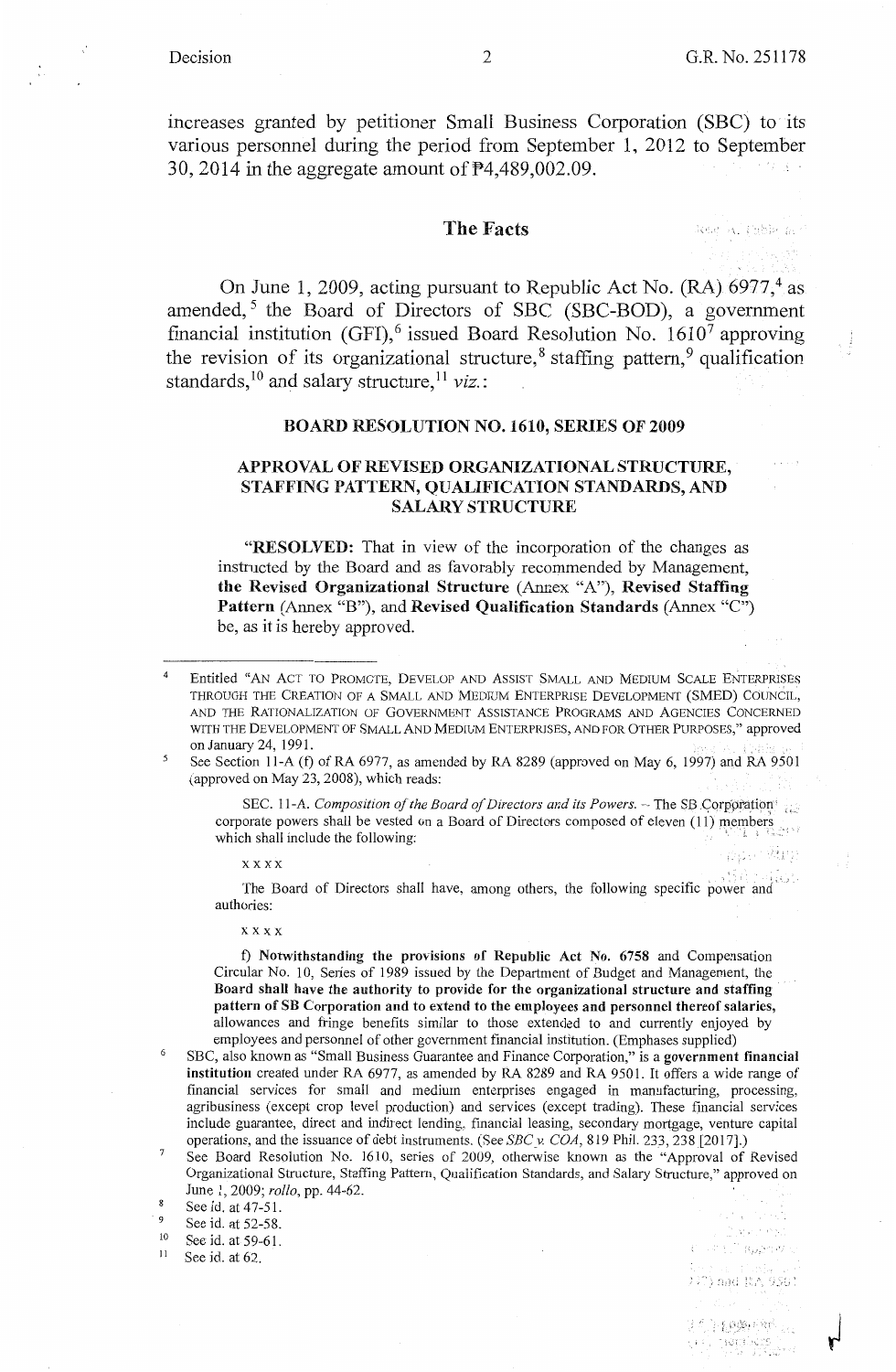**Contract State Holder**  $Y \geq Y$  .

Naturies Stat

FO "RULLE AND

**RESOLVED, FURTHER:** That the **proposed Salary Structure** as recommended by the Consultant and Management **unless otherwise recommended modified by the DTI Secretary** be, as it is hereby approved." (Emphases supplied)

In compliance with administrative regulations,<sup>12</sup> SBC then sought the confirmation of its revised salary structure from former Department of Trade and Industry (DTI) Secretary Peter B. Favila who approved the same on February 8, 2010.<sup>13</sup>

On September 8, 2010, then-President Benigno S. Aquino III issued Executive Order (EO) No. 7 imposing a **"f m]oratorium on increases in the**  rates of salaries, and the grant of new increases in the rates of **allowances, incentives[,] and other benefits"** of government owned and controlled corporations (GOCCs) and GFis, *viz.:* 

SECTION 9. *Moratorium on Increases in Salaries, Allowances, Incentives and Other Benefits.* - **Moratorium on increases in the rates of salaries, and the grant of new increases in the rates of allowances, incentives and other benefits,** except salary adjustments pursuant to Executive Order No. [811] dated June 17, 2009 and Executive Order No. 900 dated June 23, 2010 are hereby imposed **until specifically authorized by the President.** (Emphases and underscoring supplied)

The moratorium notwithstanding, on October 28, 2011, the SBC-BOD issued Board Resolution No.  $1863<sup>14</sup>$  approving the guidelines and procedure for the administration of SBC's revised salary structure, 15 which included the grant of step increments to qualified employees based on merit and length of service as assessed by a Performance Evaluation Review Committee (PERC), *VlZ.:* AC SANDA ON

SECTION 6. Powers and Authorities of the Board. - The Board of Directors shall have, At among others, the following specific powers and authorities: ngan wéndi (20)

xxxx

f) notwithstanding the provisions of RA 6758 and Compensation Circular No. 10, series of 1989 issued by the DBM, the Board shall have the authority to provide for the organizational structure and staffing pattern of SB Corporation and to extend to the employees and personnel thereof salaries, allowances, and fringe benefits similar to those extended to and currently enjoyed by employees and personnel of other government financial institutions.

xxxx

f.2. The salaries, allowances, and fringe benefits to be extended to the employees and personnel of SB Corporation shall be based on a survey of the salaries, allowances, and fringe benefits of other government financial institutions which SB Corporation shall conduct, subject to the review of the **DTI Secretary** before presentation to the Board for approval. (Emphasis and underscoring supplied)

<sup>15</sup> See Office Order No. 003, Series of 2012, with the subject: "Guidelines and Procedures on the Administration of SBC Salary Structure;" id. at 66-85.  $\int_{\tau}^{\tau} f(t)$ 

<sup>&</sup>lt;sup>12</sup> See Section 6 (f) (f.2), Rule 10 of DTI Administrative Order No. 09-08, entitled "RULES AND REGULATIONS TO IMPLEMENT REPUBLIC ACT No. 6977, AS AMENDED BY REPUBLIC ACT No. 8289, AND FURTHER AMENDED BY REPUBLIC ACT NO. 9501 OTHERWISE KNOWN AS THE AMENDED 'MAGNA CARTA FOR MICRO, SMALL AND MEDIUM ENTERPRISES," approved on August 20, 2008, which reads: ;  $\sim$  :  $\epsilon$ 

<sup>&</sup>lt;sup>13</sup> See Memorandum of Confirmation of the DTI Secretary's Approval of the SBC Salary Structure dated February 8, 2010; *rollo*, pp. 63-64.

<sup>&</sup>lt;sup>14</sup> See Board Resolution No. 1863, series of 2011, otherwise known as the "Guidelines and Procedures on the Administration of SBC's Salary Structure," approved on October 28, 2011; *rollo*, p. 65.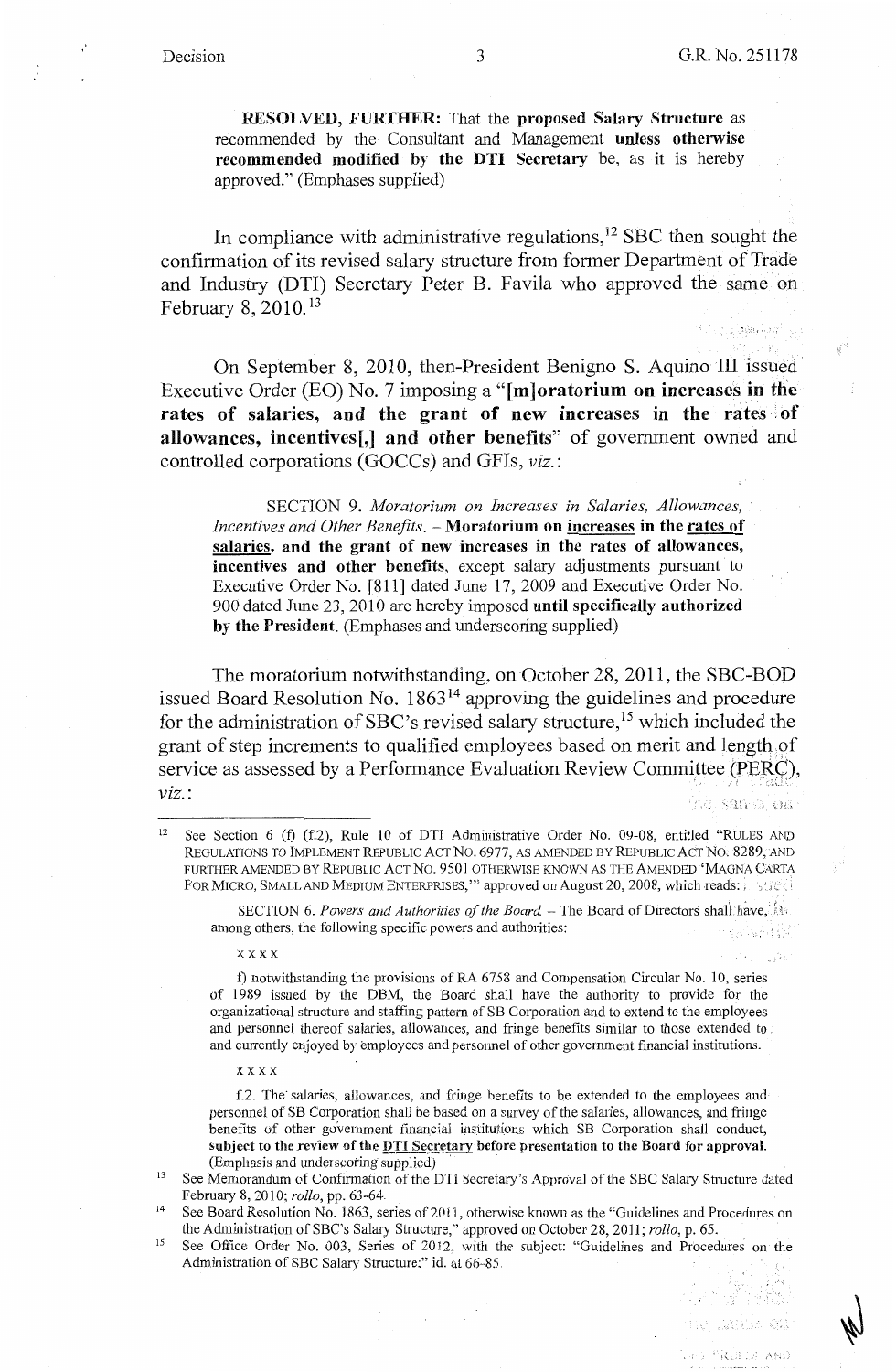thin an VAN MARKET AND TAGEA & ARG. gangik i sanyet

### **BOARD RESOLUTION NO. 1863, SERIES OF 2011**

### **GUIDELINES AND PROCEDURE ON THE ADMINISTRATION OF SBC'S SALARY STRUCTURE**

**"RESOLVED:** That as favorably endorsed by the Corporate Governance Committee, the **Guidelines and Procedures on the Administration of SB Corporation's Salary Structure,** the details of which are contained in the memo for the Board dated 19 October 2011 which is attached as Annex "A" and made an integral part hereof be, as it is **hereby approved."** 

**xxxx** 

### **Step Increment**

**15.** *Definition.* Step increment is a lateral **adjustment of an employee's basic salary from one salary step to the next higher salary step.** 

**16.** *Types of step increment.* Step increment may be granted on the basis of merit or length of service.

- 16.1 *Merit*. Step increment based on merit (otherwise known as **"merit increase")** shall be given annually to deserving employees based on their individual performance and contribution to unit and corporate performance. The determination of officers and employees entitled to merit increase shall be based on the performance calibration as provided under Item 11 of this Office Order.
- 16.2 *Length of Service.* A 1-step increment shall be given to employees for every three  $(3)$  years of continuous satisfactory service in their present positions: *Provided,* that only those who have not received merit increase for the last 3 years shall be entitled to step increment based on length of service.  $^{16}$ (Emphases and underscoring supplied)

Accordingly, upon the PERC's recommendation, salary increases for qualified SBC personnel in the aggregate amount of **P4,489,002.09;** were approved and correspondingly paid on various dates within the period from September 1, 2012 to September 30, 2014.<sup>17</sup>

Meanwhile, on June 25, 2014, SBC wrote a letter<sup>18</sup> to the Governance Commission for  $\text{GOCCs}^{19}$  (GCG) requesting the confirmation of its payment of salary increases for the year 2013. The request, however, was denied by

<sup>16</sup> Id. at 69.

 $17$  See id. at 36-37.

<sup>&</sup>lt;sup>18</sup> Not attached to the *rollo*.

<sup>&</sup>lt;sup>19</sup> The GCG was created under RA 10149, otherwise known as the "GOCC GOVERNANCE ACT OF 2011," (approved on June  $6$ , 2011) to act as the central advisory, monitoring, and oversight body that is attached to the Office of the President with authority to formulate, implement and coordinate policies relative to GOCCs. Among its powers and functions is to conduct compensation studies, develop and recommend to the President a competitive compensation and remuneration system which shall attract and retain talent but allow GOCCs to be financially sound and sustainable. (See *Philippine Charity Sweepstakes Office v Pulido-Tan,* 785 Phil. 266, '278-279 [2016]; and *GS!S Family Bank Employees Union v. Villanueva,* G.R. No. 210773, January 23, 2019, 891 SCRA 206, 226-227.)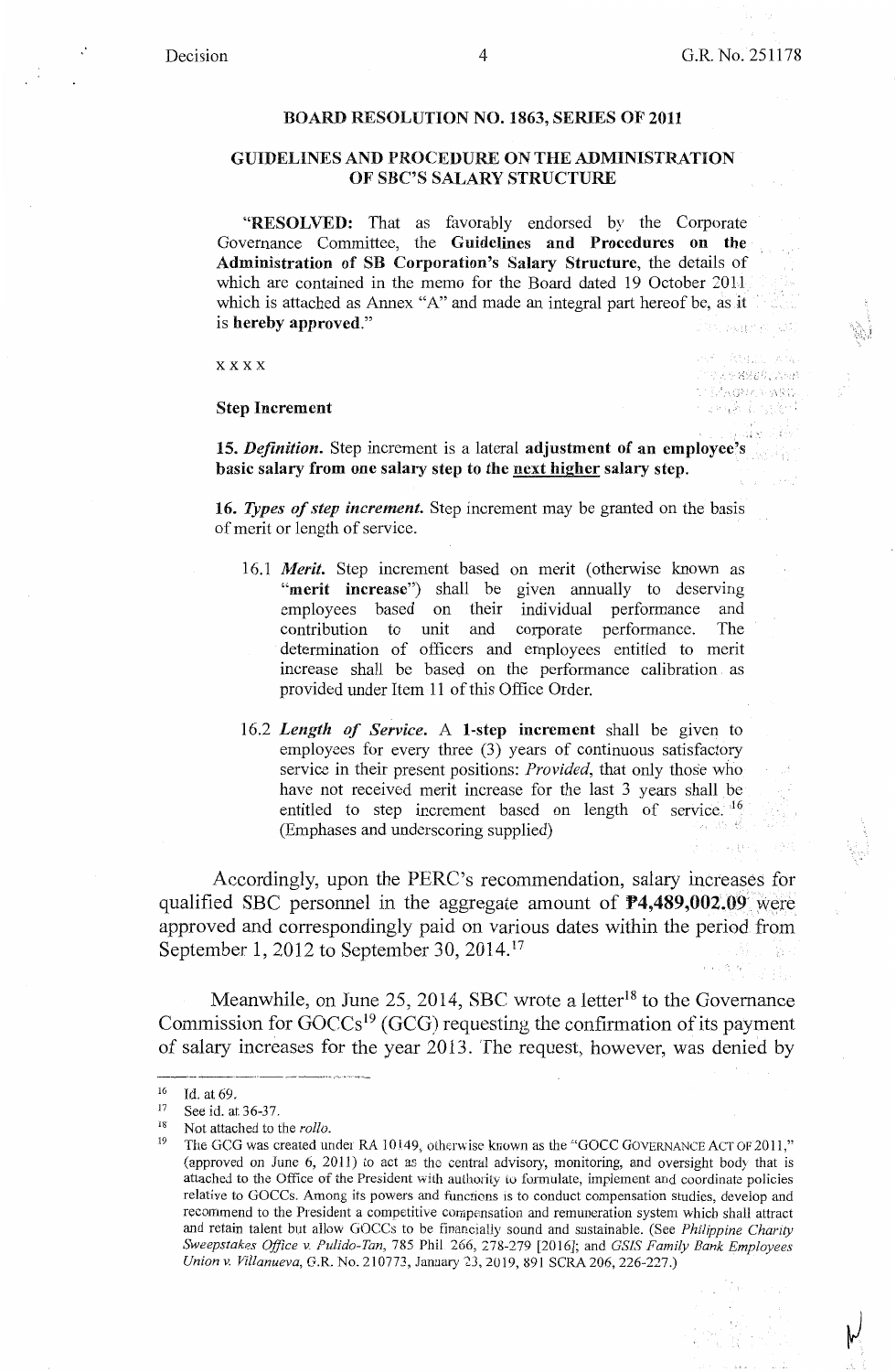1 ( L

the latter in a Memorandum<sup>20</sup> dated July 8, 2014 on account of the continued effectivity of the moratorium imposed by Section 9 of EO No.  $7.^{21}$ 

Subsequently, on various dates in October 2014, the Audit Team Leader and Supervising Auditor of the COA issued a total of **six** ( **6) notices of disallowance** 22 (subject disallowances) against the payment of the aforementioned salary increases for violation of EO No. 7, summarized by the COA as follows:  $2^3$ 

| ND No./Date                | Particulars                                                           | Amount          |      |
|----------------------------|-----------------------------------------------------------------------|-----------------|------|
| 14-002-401000-             | Merit increase and adjustment of                                      | P2,483,863.24   |      |
| $(12)$ October 9,          | other benefits due to increase in                                     |                 |      |
| 2014                       | salary rates of 43 SBC personnel                                      | .a. retules for |      |
|                            | September 1, 2012 to<br>from                                          | 5.000           |      |
|                            | September 30, 2014.                                                   |                 |      |
| 14-003-401000-             | Salary differential due to step                                       | 180,660.00      |      |
| $(12)$ October 9,          | increment and adjustment of                                           |                 |      |
| 2014                       | other benefits due to increase in                                     |                 |      |
|                            | salary rates of 4 SBC personnel                                       |                 | 79 B |
|                            | September 1, 2012 to<br>from                                          |                 |      |
|                            | September 30, 2014.                                                   |                 |      |
| 14-004-401000-             | Salary differential due to step                                       | 450,166.64      |      |
| $(13)$ October 10,         | increment and other benefits due                                      |                 |      |
| 2014                       | to the increase in salary rates of                                    |                 |      |
|                            | 3 SBC officials from March 15,                                        |                 |      |
|                            | 2013 to September 30, 2014.                                           |                 |      |
| 14-005-401000-             | Salary differential due to step                                       | 723,336.63      |      |
| $(13)$ October 10,         | increment and adjustment of                                           |                 |      |
| 2014                       | other benefits due to the increase                                    |                 |      |
|                            | salary rates of 26<br>in<br><b>SBC</b>                                |                 |      |
|                            | personnel from March 15, 2013                                         |                 |      |
|                            | to September 30, 2014.                                                |                 |      |
| 14-006-401000-             | Salary differential due to step                                       | 562,055.58      |      |
| $(13)$ October 13,<br>2014 | increment and adjustment of                                           |                 |      |
|                            | other benefits due to the increase<br>in salary rates of 7 SBC senior |                 |      |
|                            | officers from March 15, 2013 to                                       |                 |      |
|                            | September 30, 2014.                                                   |                 |      |
| 14-007-401000-             | Salary differential due to step                                       | 88,920.00       |      |
| $(13)$ October 14,         | increment and adjustment of                                           |                 |      |
| 2014                       | other benefits due to the increase                                    |                 |      |
|                            | in salary rates of 3 SBC regional                                     |                 |      |
|                            | office personnel from March 15,                                       |                 |      |
|                            | 2013 to September 30, 2014.                                           |                 |      |
|                            | Total                                                                 | P4,489,002.09   |      |
|                            |                                                                       |                 |      |

<sup>&</sup>lt;sup>20</sup> Not attached to the *rollo*.<br><sup>21</sup> See *rollo* **p**  $.37$ 

23 Id. at 34-38 and 145-147.

<sup>21</sup> See *rollo,* p. 37.

See: (1) Notice of Disallowance (ND) No. 14-002-401000-(12) dated October 9, 2014 (id. at 87-96); (2) ND No. 14-003-401000-(12) dated October 9, 2014 (id. at 97-100); (3) ND No. 14-004-401000-(13) dated October 10, 2014 (id. at 101-102); (4) ND No. 14-005-401000-(13) dated October 10, 2014 (id. at 103-107); (5) ND No. 14-006-401000-(13) dated October 13, 2014 (id. at 108-111); and (6) ND No. 14-007-401000-(13) dated October 14, 2014 (id. at 112-115).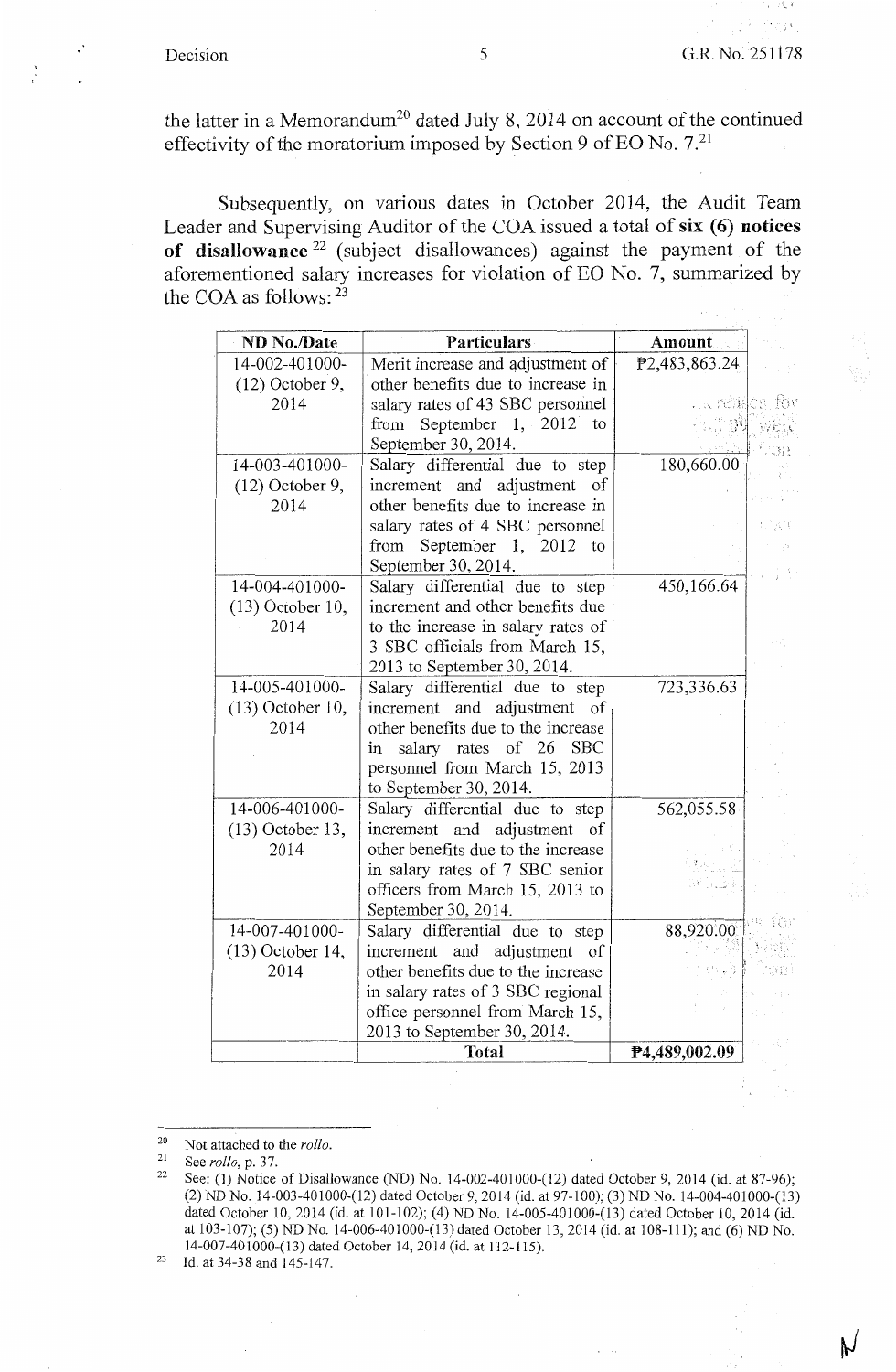al mius

The persons held liable by the C0A under the subject disallowances were the **approving and certifying officers** as well as the **payee-recipients**  of the disallowed amounts. These include: *(a)* SBC President and Chief Operating Officer Benel P. Lagua and SBC Strategy, Policy and Communications Office Head Melvin E. Abanto, as approving officers;<sup>24</sup> (b) Controllership Group Head Alfredo S. Dimaculangan, as certifying officer;<sup>25</sup> and  $(c)$  various SBC personnel, as payee-recipients.<sup>26</sup>

Aggrieved, SBC appealed<sup>27</sup> to the Office of the Cluster Director of the COA's Corporate Government Sector (COA Cluster Director), arguing that the grants of salary increases were lawful since they were paid pursuant to its revised salary structure, which was duly approved by the DTI Secretary prior to the issuance of EO No. 7. In this regard, it claimed that EO No. 7 had been retroactively applied to the undue prejudice of the vested rights of the payees. $28$ 

## **The Ruling of the COA Cluster Director**

In the Decision<sup>29</sup> No. 2015-007 dated May 18, 2015, the COA Cluster Director **affirmed** the subject disallowances.<sup>30</sup> It held that the payment of salary increases contravened the clear directives of E0 No. 7, and although the same were granted pursuant to a revised salary structure approved by the DTI Secretary, such approval was still subject to the President's ultimate authority pursuant to his executive power of control, as well as Congressional Joint Resolution (JR) No.  $4<sup>31</sup>$  Section 59 of RA 9970,<sup>32</sup> and

<sup>27</sup> See Appeal Memorandum dated February 27, 2015; id. at 116-144.<br><sup>28</sup> See id. at 27.28. See also id. at  $147,148$ 

Section 59. *Special Compensation and Other Benefits.* - GOCCs, including GFIs, who are exempt from, or are legally enjoying special compensation and other benefits which are subject to those authorized under R.A. No. 6758, as amended, shall be governed by such special laws: PROVIDED, That they shall observe the policies, parameters, and guidelines governing position classification, salary rates, categories and rates of allowances, benefits, and incentives prescribed by the President: PROVIDED, FURTHER, That they shall submit their existing compensation and position classification systems and their implementation status to the DBM: PROVIDED, FURTHERMORE, That any grant of or. increase **in** salaries, allowances, and other fringe benefits shall be subject to the approval by the President upon favorable recommendation of the **DBM:** PROVIDED, FINALLY, That they shall not be entitled to benefits accruing to government employees covered by R.A. No. 6758, as amended, if they are already receiving similar or equivalent benefits under their own compensation scheme. (Emphases and underscoring supplied)

<sup>&</sup>lt;sup>24</sup> See id. at 88, 98, 104, 109, and 113.<br><sup>25</sup> Sep<sub>1d</sub>

 $25$  See id.

<sup>26</sup> See id. As the last page of ND No. 14-004-401000-(13) was not attached to the *rollo,* the respective identities of the approving/certifying officers held liable thereunder cannot be ascertained.

<sup>28</sup> See id. at 37-38. See also id. at 147-148.

<sup>&</sup>lt;sup>29</sup> Id. at 145-152. Penned by Cluster Director Mary S. Adelino.<br><sup>30</sup> Id. at 151

Id. at 151.

<sup>&</sup>lt;sup>31</sup> Entitled "JOINT RESOLUTION AUTHORIZING THE PRESIDENT OF THE PHILIPPINES TO MODIFY THE COMPENSATION AND POSITION CLASSIFICATION SYSTEM OF CIVILIAN PERSONNEL AND THE BASE PAY SCHEDULE OF MILITARY AND UNIFORMED PERSONNEL IN THE GOVERNMENT, AND FOR OTHER PURPOSES," approved on June 17, 2009.

<sup>&</sup>lt;sup>32</sup> Section 59 of RA 9970 entitled "AN ACT APPROPRIATING FUNDS FOR THE OPERATION OF THE GOVERNMENT OF THE REPUBLIC OF THE PHILIPPINES FROM JANUARY ONE TO DECEMBER THIRTY-ONE, Two THOUSAND AND TEN, AND FOR OTHER PURPOSES," approved on January l, 2010, reads: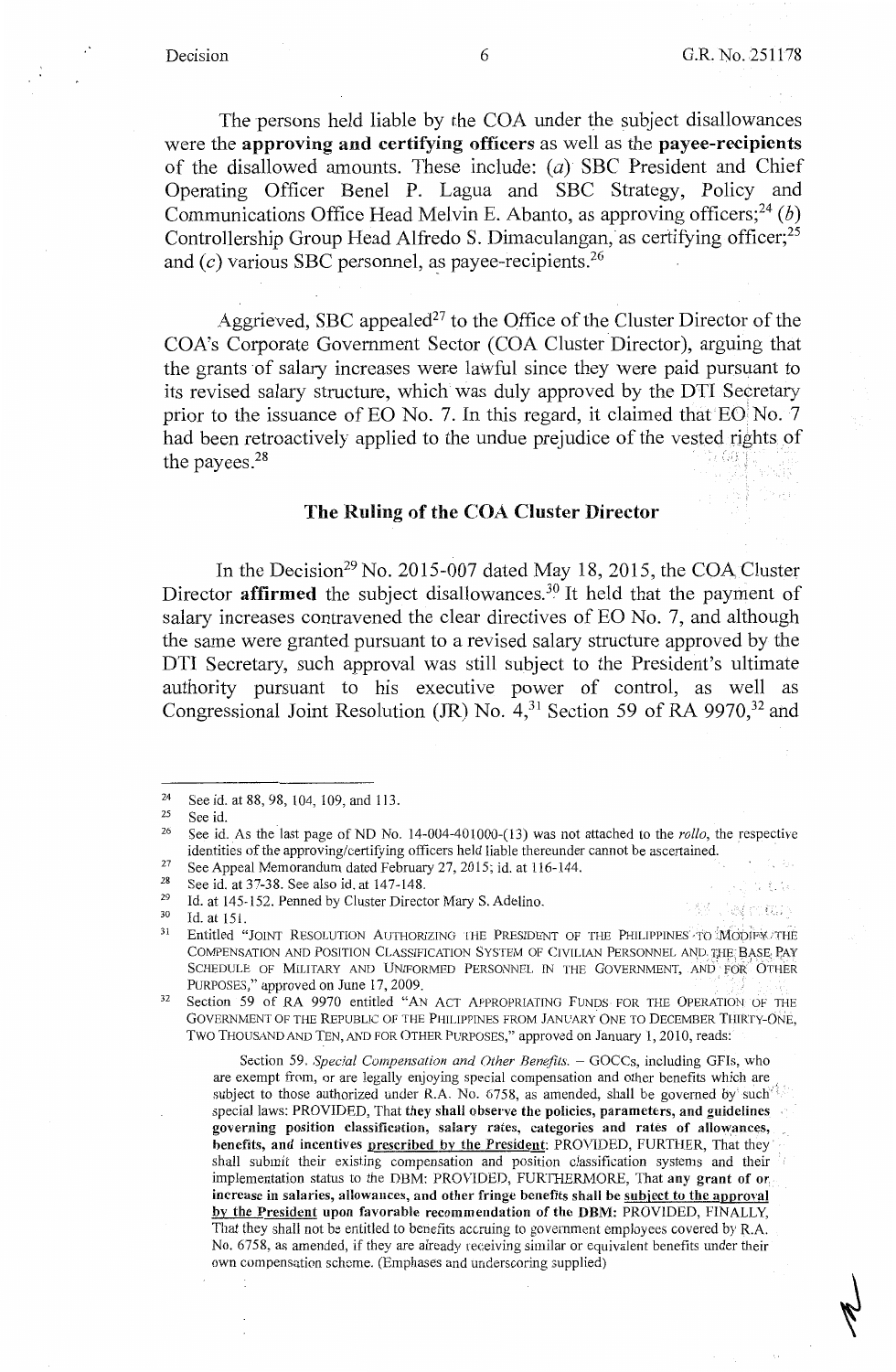- 학교 - 스킬로

101 最大的复数 250 - 350<br>วันที่ 1439 -

Section 56<sup>33</sup> of RA 10147.<sup>34</sup>

Dissatisfied, SBC elevated the matter to the COA proper *via* a petition for review.  $35$ 

# **The Ruling of the COA Proper**

In a Decision<sup>36</sup> dated December 29, 2017, the COA Proper **affirmed** the ruling of the C\_OA Cluster Director.37 It **held that the disbursements violated the imposed moratorium,** finding that the disputed salary increases were **implemented, approved, and granted during the effectivity of EO No. 7.** It pointed out that EO No. 7 was issued in accordance with Section  $6^{38}$  of Presidential Decree (PD) No. 1597 and Section 9<sup>39</sup> of Congressional JR No. 4.<sup>40</sup> 1 **the Congressional Section 1 and 2** the Congression

Section 56. *Special Compensation and Other Benefits.* - GOCCs, including GFIs, who are exempt from, or are legally enjoying special compensation and other benefits which are superior to those authorized under R.A. No. 6758, as amended, shall be governed by such special laws: PROVIDED, That they shall observe the policies, parameters, and guidelines **governing position classification, salary rates, categories and rates of allowances, benefits, and incentives prescribed by the President:** PROVIDED, FURTHER, That they shall submit their existing compensation and position classification systems and their implementation status to the DBM: PROVIDED, FURTHERMORE, **That any grant of or increase in salaries, allowances, and other fringe benefits shall be subject to the approval**  by the President upon favorable recommendation of the **DBM:** PROVIDED, FINALLY, That they shall not be entitled to benefits accruing to government employees covered by R.A. No. 6758, as amended, if they are already receiving similar or equivalent benefits under their own compensation scheme. (Emphases and underscoring supplied)

- 34 See *rollo,* pp. 149-151.
- 35 Dated June 2, 2015. Id. at 153-181.
- 36 Id. at 34-42.
- 37 Id. at 41.

38

Section 6 of PD No. 1597 entitled "FURTHER RATIONALIZING THE SYSTEM OF COMPENSATION AND POSITION CLASSIFICATION IN THE NATIONAL GOVERNMENT" (June 11, 1978), reads:

Section 6. *Exemptions from OCPC Rules and Regulations.* Agencies positions, or groups of officials and employees of the national government, including government owned or controlled corporations, who are hereafter exempted by law from OCPC coverage, **shall observe such guidelines and policies as may be issued by the President** governing position. classification, salary rates, levels of allowances, project and other honoraria, overtime rates, and other forms of compensation and fringe benefits. Exemptions notwithstanding, agencies shall report to the President, through the Budget Commission, on their position classification and compensation plans, policies, rates and other related details following **such specifications**  as may be prescribed by the President. (emphases and underscoring supplied) **and where the report** u - a Kigar BMGByo

39 Section 9 of Congressional JR No. 4 reads:

> (9) Exempt Entities  $-$  Government agencies which by specific provision/s of laws are authorized to have their own compensation and position classification system shall' not. be entitled to the salary adjustments provided herein. Exempt entities shall be governed by'their respective Compensation and Position Classification·

> Systems: Provided, That such entities shall observe the policies, parameters and guidelines governing position classification, salary rates, categories and rates of allowances, benefits and incentives, prescribed by the President: Provided, further, That **any increase in the existing salary rates as well as the grant of new allowances, benefits and incentives, or an increase in the rates thereof shall be subject to the approval by the President, upon recommendation of the DBM:** *Provided, finally,* That exempt entities which still follow the salary rates for positions covered by Republic Act No. 6758, as amended, are entitled to the salary adjustments due to the implementation of this Joint

<sup>33</sup> Section 56 of RA 10147 entitled "AN ACT APPROPRIATING FUNDS FOR THE OPERATION OF THE GOVERNMENT OF THE REPUBLIC OF THE PHILIPPINES FROM JANUARY ONE TO DECEMBER THIRTY-ONE, TWO THOUSAND AND ELEVEN, AND FOR OTHER PURPOSES," approved on December 27, 2010, reads: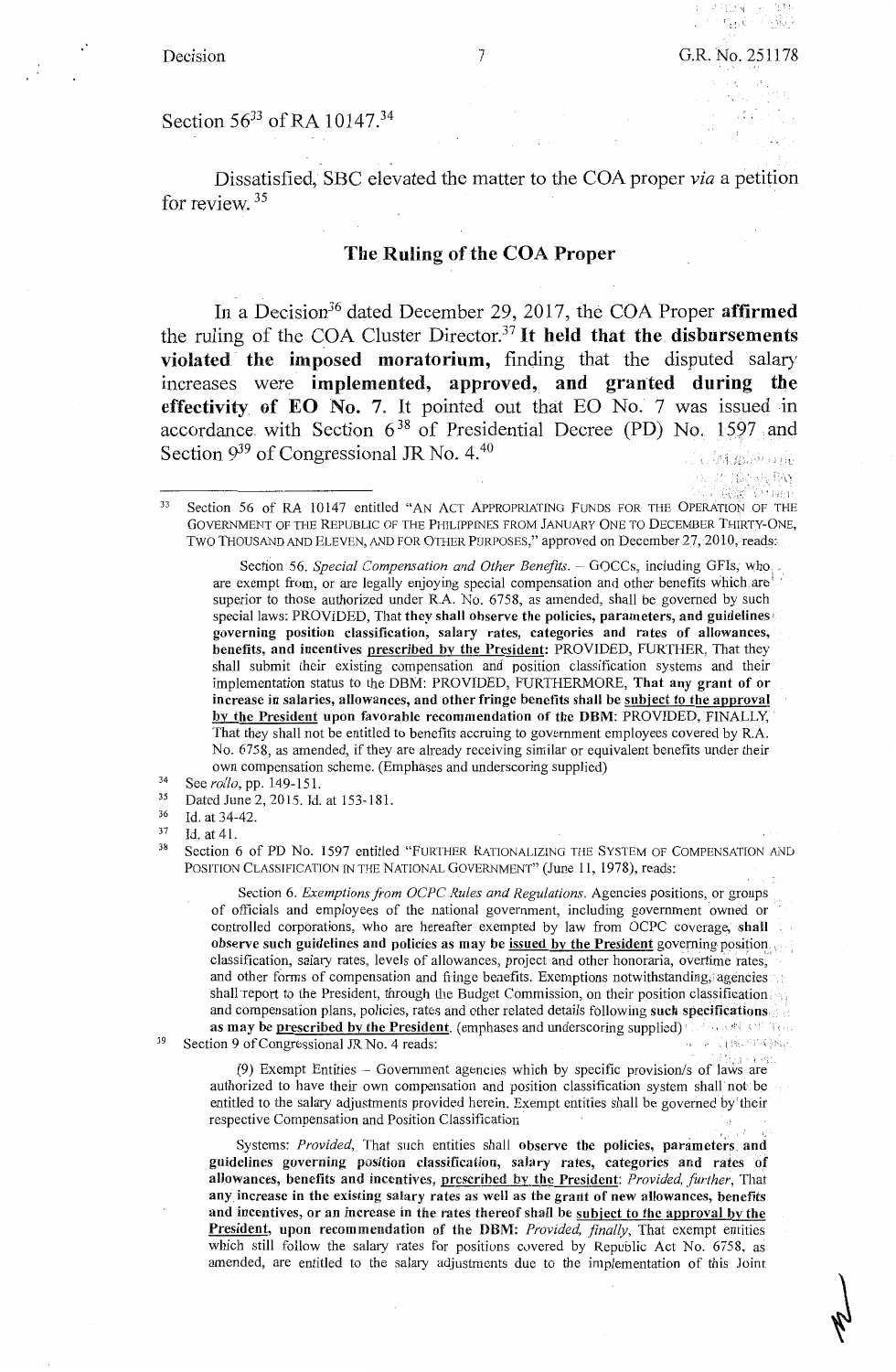Decision 8 G.R. No. 251178 돌로 등학  $(3 - 14 - 1)$ 

E NAME AND THE

្រុម រៀវិន្ទុ រ

 $\sim$ 

たんに発売し

Undaunted, petitioner moved for reconsideration,<sup>41</sup> which was denied in a Resolution<sup>42</sup> dated September 27, 2018. Hence, the instant petition.

### **The Issue Before the Court**

The issue for the Court's resolution is whether or not the COA gravely abused its discretion in affirming the . subject disallowances of salary increases granted by SBC to various personnel during the period from September 1, 2012 to September 30, 2014.

SBC argues that the grants of the disputed salary increases were valid because:  $(a)$  they were paid pursuant to its revised salary structure which was approved prior to the issuance of EO No. 7; (b) it is empowered by RA 6977, as amended, to fix the salaries of its personnel; and  $(c)$  even assuming that the payment of salary increases were properly disallowed, the approving and certifying officers, as well as the respective recipients thereof, cannot be held civilly liable since the amounts were paid and received in good faith.<sup>43</sup>

### **The Court's Ruling**

The petition is without merit

### I.

The COA is constitutionally endowed with enough latitude to determine, prevent, and disallow the illegal, irregular, unnecessary, excessive, extravagant, or unconscionable expenditures of government funds. The exercise of this audit power is among the constitutional mechanisms that gives life to the check and balance system inherent in our form of government.<sup>44</sup>

Corollary thereto, the Court has generally sustained the COA's decisions or resolutions in deference to its expertise in the implementation of the laws it has been entrusted to enforce. It is only when the COA has clearly acted without or in excess of jurisdiction, or with grave abuse of discretion amounting to lack or excess of jurisdiction that the  $\text{Count}$  may intervene to correct its decisions or resolutions. $45$  $f$  ,  $\phi$  od  $\alpha$  ,  $\alpha$  ,  $\alpha$ 

In this case, the Court finds that the COA did not commit any grave

Resolution, until such time that they have implemented their own compensation and position classification system. (Emphases and underscoring supplied) A.

<sup>40</sup> See *rollo,* pp. 39-41.

<sup>&</sup>lt;sup>41</sup> See motion for reconsideration dated March 28, 2018; id. at 182-192.

Id. at 43.

<sup>43</sup> See id. at 12-26.

<sup>44</sup> See *Delos Santos v. Commission on Audit,* 716 Phil. 322,332 (2013).

<sup>45</sup> See *Miralles v. Commission on Audit,* 818 Phil. 380, 389 (2017).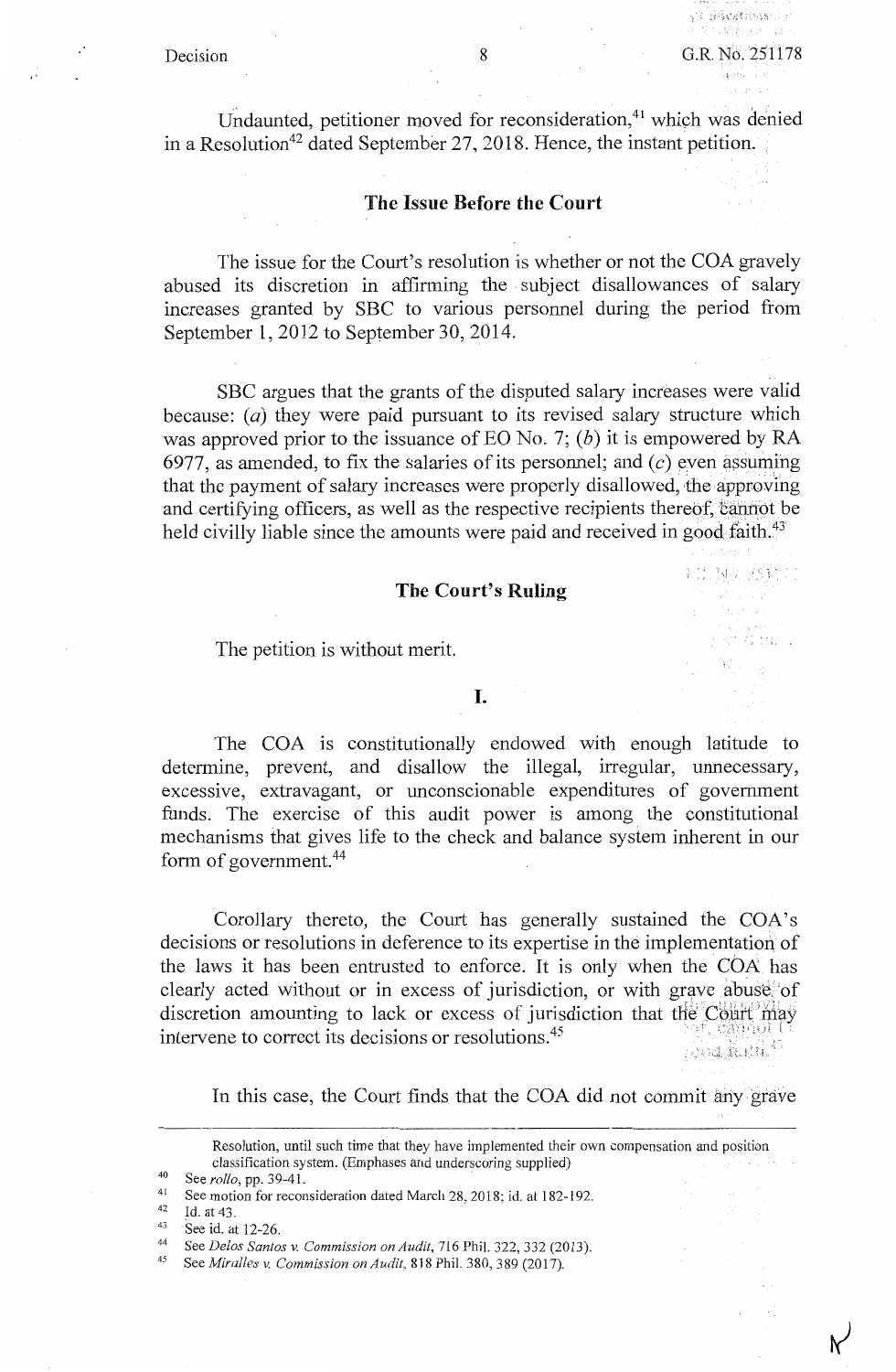無料 自言し

... is research ??

bing to the

 $f$ , ,

ง<br>เหตุการณ์ (風気に赤く)

abuse of discretion in affirming the propriety of the subject disallowances relative to the salary increases of the SBC personnel pursuant to its revised salary structure providing for step increments.

As the COA correctly ruled, the disputed salary increases were illegally disbursed in violation of the moratorium imposed under EO No. 7, Section 9 of which reads:

SECTION 9. *Moratorium on Increases in Salaries, Allowances, Incentives and Other Benefits.* **-Moratorium on increases in the rates of salaries, and** . **the grant of new increases in the rates of allowances, incentives and other benefits,** except salary adjustments pursuant to Executive Order No. 811 dated June 17, 2009 and Executive Order No. 900 dated June 23, 2010 are hereby imposed **until specifically authorized by the President.** (Emphases and underscoring supplied)

As explained in its whereas clauses, the moratorium was intended "to strengthen the supervision over the compensation levels of GOCCs and GFIs, in order to control the grant of excessive salaries, allowances, incentives[,] and other benefits."<sup>46</sup>

At this juncture, it should be clarified that although SBC 's revised salary structure was approved on February 8, 2010, which was prior to the issuance of EO No. 7 on September 8, 2010, the implementation of the same commenced only on October 28, 2011 when SBC issued procedural rules and guidelines for its administration. Moreover, the recipients of the salary increases were only determined much later upon the recommendation of the PERC and the increases themselves were only approved and actually granted between the period of September 1, 2012 to September 30, 2014. Thus, the COA properly observed that the disallowed salary increases still fall within the ambit of the executive order **since they were only implemented, approved, and actually granted during its effectivity.** 

At any rate, there is nothing in EO No. 7 which exempts previous revisions of a GOCC/GFI's salary structure from the increase moratorium. As worded, the only exception appears to be salary adjustments pursuant to EO No.  $811^{47}$  and EO No.  $900,$ <sup>48</sup> which was not, however, shown to obtain in this case.

II.

Further, it should be borne in mind that notwithstanding prior laws enabling certain GOCCs/GFIs to fix their own salary schemes (as in the case  $\beta$ , 13 revised

<sup>46</sup> See whereas clauses of Executive Order No. 7.

Entitled "ADOPTING THE FIRST TRANCHE OF THE MODIFIED SALARY SCHEDULE OF CIVILIAN PERSONNEL AND BASE PAY SCHEDULE OF MILITARY AND UNIFORMED PERSONNEL IN THE GOVERNMENT, AS WELL AS THE MODIFIED POSITION CLASSIFICATION SYSTEM PURSUANT TO SENATE AND HOUSE OF REPRESENTATIVES JOINT RESOLUTION No. 4, S. 2009," approved on June 17, 2009. D≄≸ih

<sup>48</sup> Entitled "IMPLEMENTATION OF THE SECOND TRANCHE OF THE MODIFIED SALARY SCHpDULE FOR CIVILIAN PERSONNEL AND BASE PAY SCHEDULE FOR MILITARY AND UNIFORMED PERSONNEL IN THE GOVERNMENT," approved on June 23, 2010.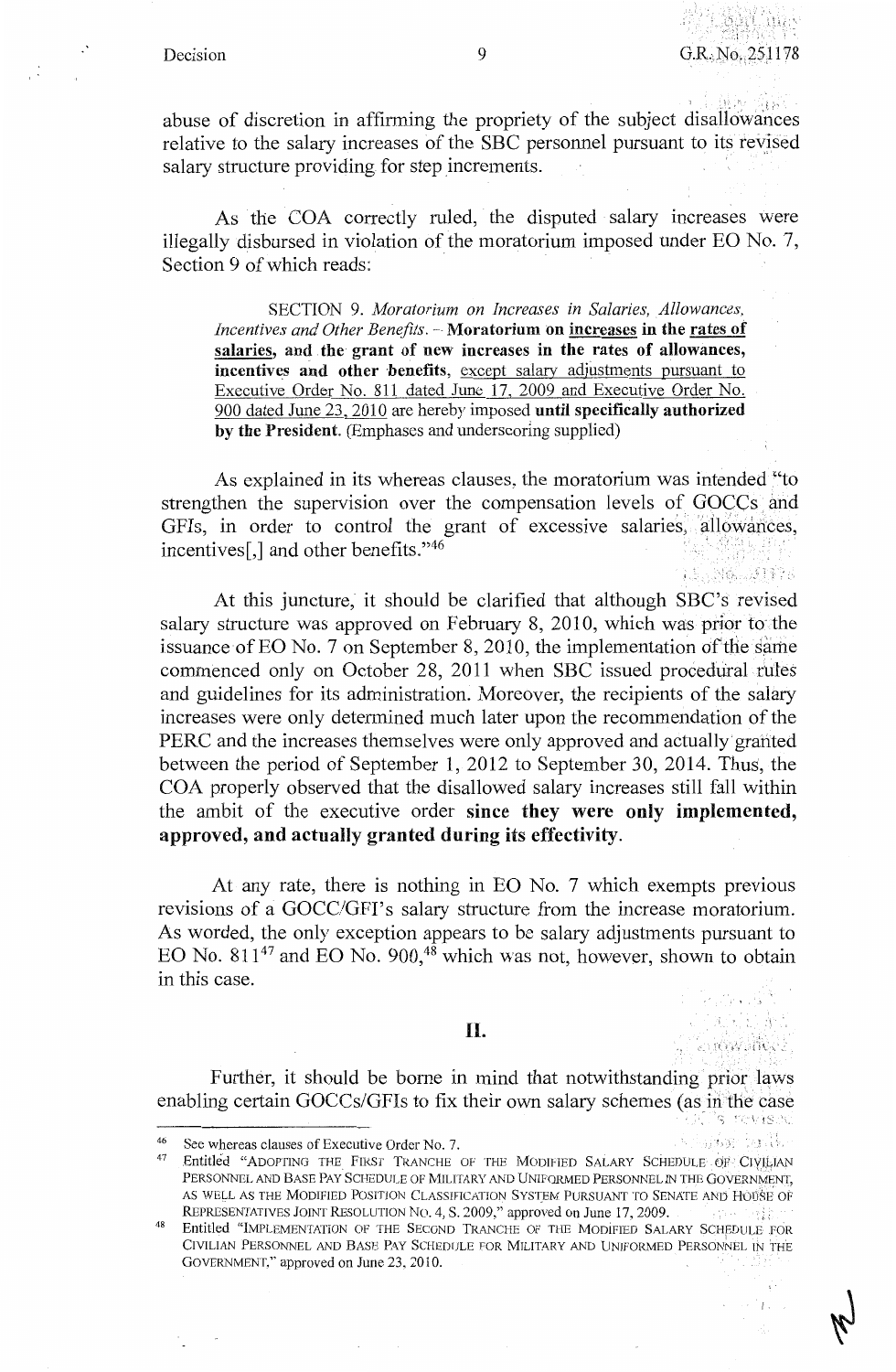KAL SELSKO ing a file of hwo.

NG 1831 19

of SBC), such power is still subject to the standards laid down by applicable laws,<sup>49</sup> which, among others, grants the President the ultimate authority to approve salary increases of GOCCs/GFIs exempt from the salary standardization law.<sup>50</sup> Under RA 10149,<sup>51</sup> the GCG, which is attached to the Office of the President,  $52$  is authorized<sup>53</sup> to fix the compensation frameworks of all GOCCs (including GFIs<sup>54</sup>), as a rule, in order "to prevent or deter the granting of unconscionable and excessive remuneration packages."55 As held in *Galicto v. Aquino 111:*<sup>56</sup>

With the enactment of the GOCC Governance Act of 2011, the **President is now authorized to fix the compensation framework of GOCCs and GFis.** 

xxxx

As may be gleaned from these provisions, the new law amended R.A. No. 7875 and other laws that enabled certain GOCCs and GFis to fix their own compensation frameworks; the law now authorizes the President to fix the compensation and position classification system for all GOCCs and GFis, as well as other entities covered by the law.  $X$   $X$   $X$ 

xxxx

This is the present situation here. **Congress, [through] R.A.**; No. 163 10149, has expressly empowered the President to establish the **compensation systems of GOCCs and**  $\frac{GFIs.}{F}$  **x x x<sup>57</sup> (Emphases<sup>1</sup>and 14:55)** underscoring supplied) ! ⊗l

Thus, the authority granted to the SBC-BOD by RA 6977, as amended, to fix its own salary structure, remains subject to the provisions of RA 10149. In fact, as the COA aptly noted, SBC itself even recognized the GCG 's authority over its compensation framework, as evinced by its own letter dated June 25, 2014 to the latter requesting confirmation of its grant of

<sup>54</sup> Section 4 of RA 10149 reads:

SEC. 4. *Coverage*. - This Act shall be applicable to all GOCCs, GICPs/GCEs, and **government financial institutions,** including their subsidiaries, but excluding the Bangko. Sentral ng Pilipinas, state universities and colleges, cooperatives, local water districts, economic zone authorities and research institutions x x x.

<sup>49</sup> Such as the pertinent provisions of Presidential Decree (PD) No. 985, as amended, PD No. 1597, the Annual General Appropriations Act, and, at present, RA 10149. (See *Philippine Health Insurance Corp. v. COA,* 801 Phil. 427 [2016].)

<sup>50</sup> See Section 59 of RA 9970 and Section 56 of RA 10147.

<sup>&</sup>lt;sup>51</sup> Otherwise known as the "GOCC GOVERNANCE ACT OF 2011," approved on June 6, 2011.

Section 5 of RA 10149 reads:

SEC. 5. *Creation of the Governance Commission for Government-Owned or -Controlled Corporations.* - There is hereby created a central advisory, monitoring, and oversight body with authority- to formulate, implement and coordinate policies to be known as the Governance Commission for Government-Owned or -Controlled Corporations; hereinafter referred to as the GCG, **which shall be attached to the Office of the President.** xx x.

<sup>53</sup> See Sections 8 and 9 of RA 10149.

<sup>55 .</sup>See Section 2 (f) of RA 10149.

<sup>56 683</sup> Phil. 141 (2012). See also *G'SJS Family Bnnk Employees Union* v. *Villanueva,* G.R. No. 210773, January 23, 2019; *Philippine Charity Sweepstakes Office v. Pulido-Tan*, supra 19; *SBC. v. COA*, supra note 6. 

<sup>57</sup> Id. at 176-177.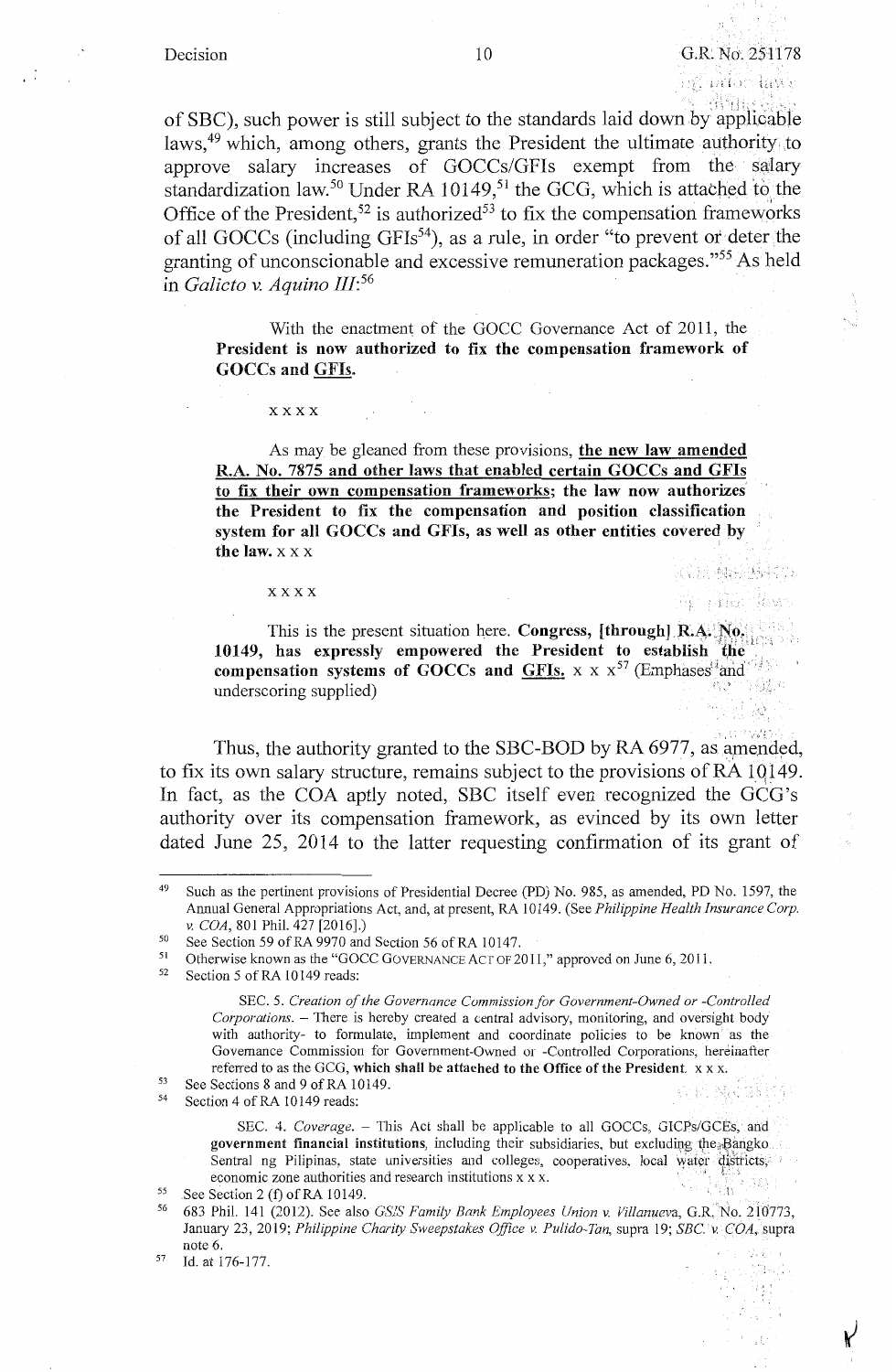A : 사고 중심이다

toku ndësh saa<sup>n</sup> n a she Minaka N

(1938) - Quebect

26. V

<sup>한</sup> 기류 - 391 ووزماء

小胆。

Besides, it is well to note that the issue of the propriety of the subject disallowances had already been conclusively settled in the related case of *SBC v. COA*,<sup>58</sup> docketed as **G.R. No. 230628** *(October 2017 SBC Case)*, which also involved the same issue between the same parties in the case at bar. In the said case, the Court, through a Decision dated October 3, 2017, affirmed Notice of Disallowance (ND) No. 14-001-401000-(13) dated August 27, 2014 issued by the COA against salary increases authorized and paid by SBC to various personnel pursuant to its revised salary structure during the period from September 1, 2012 to August 31, 2014 for being violative of the moratorium imposed by EO No. 7. In so ruling, the Court declared that "[i]t is the **date of the actual giving of the increased salary rate** that is material insofar as determining whether the moratorium imposed by EO No. 7 is applicable or not[,]" **"irrespective of when the GOCC's/GFl's salary structure was approved[,]"** *viz.:* 

EO No. 7 was issued on September 8, 2010. **The merit increases, meanwhile, were granted only on April 12, 2013, and were applied to salaries earned from the period September 1, 2012 to August 31,2014. During this period, the moratorium established in EO No. 7 was already in effect since September 8, 2010.** 

**A plain reading of the wording in Sec. 9 of EO No. 7would reveal that the clear directive is to halt the grant of additional salaries** .· **and allowances to employees and officers of GOCCs.** xx **x** ; , Sa ', ,. ~.,,

### **xxxx**

[SBC] argues that, as applied to the grant of merit increases to the five officers, COA gave EO No. 7 retroactive effect. [SBC] argues that its  $\langle \rangle$ salary structure had been in existence since June 1, 2009, well before the imposition of the moratorium. x x x 93 - V

**xxxx** 

What [SBC] does not dispute, however, is that **it was only on April 12, 2013 that it actually granted merit increases to the five officers involved in the present case. At that time, EO** No. 7 **was already in effect. The moratorium on the grant of increased salary rates was already in full force and effect.** 

### **xxxx**

There is no question that EO No. 7 does not provide for any retroactive application. However, [SBC's] interpretation of which acts are prohibited by the moratorium runs contrary to the plain wording of  $EO^{\dagger}$  No. 7 when it imposed the moratorium on "increases in the rates of salaries, and the grant of new increases in the rates of allowances, incentives and other benefits." The E.O. did not prohibit merely the grant of increased tja. salary rates in corporate salary structures; it also intended to half the **actual giving of increased salary rates.**  보일 때부터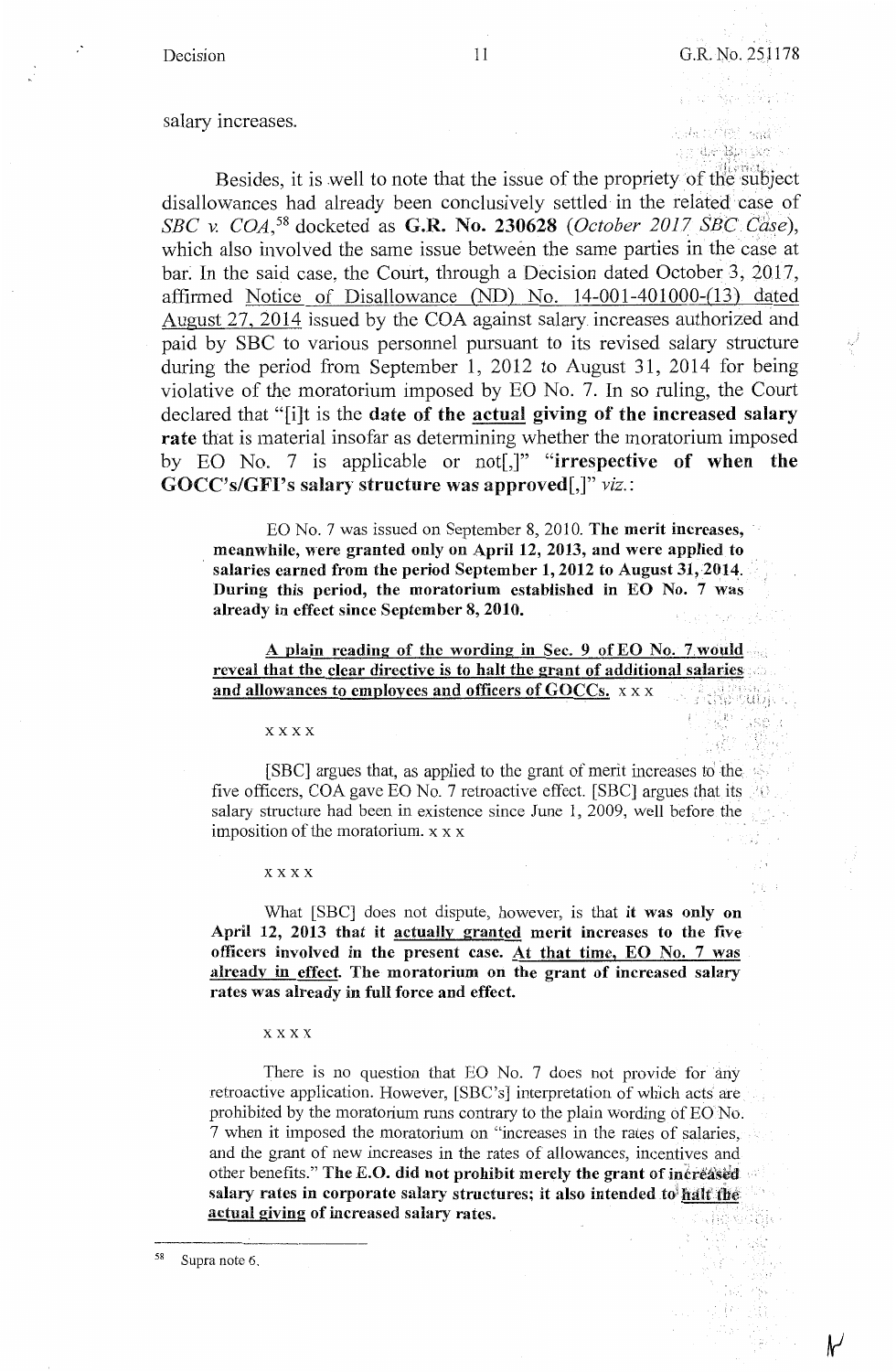وري.<br>الربية ال

D.

### xxxx

The issue of retroactivity, as posited by the [SBC], is not actually one of retroactive application, but an issue of which particular acts are, prohibited. The Court holds that the moratorium is imposed on the actual grant of increased salary rates, allowances, incentives, and other benefits, regardless of the date of approval of the salary **structure, irrespective of when the GOCC's/GFl's salary structure was approved. There is no merit, therefore, in [SBC's] argument that COA effectively gave EO No.** 7 **retroactive effect.** It is **the date of the actual giving of the increased salary rate that is material insofar as determining whether the moratorium imposed by EO No. 7 is applicable or not. <sup>59</sup>**(Emphases and underscoring supplied)

- · With the issue regarding the propriety of the disallowances already settled, the Court now examines the civil liability of the individuals directed to return the amounts pursuant to prevailing jurisprudence. Notably, while the principle of conclusiveness of judgment<sup>60</sup> applies anent the issue of the subject disallowance's propriety, considering that (a) the present case and the *October 2017 SBC Case* stemmed from disbursements made pursuant to the same issuance<sup>61</sup>*(i.e.,* the implementing guidelines approved under Board Resolution No. 1863), and **(h)** as between them, there are substantially identical parties  $(i.e.,$  SBC personnel on the one hand and the COA on the other) and issues raised *(i.e.,* the propriety of the grant of salary increases notwithstanding the issuance of EO No. 7), the **separate issue on civil** liability must still be determined if only to account for the different factual peculiarities attending the individual participation of the persons to be held civilly liable herein in accordance with existing case law on the subject. $^{62}$ 

### **Ill.**

The prevailing jurisprudence on the civil liability of persons made to return disallowed personnel incentives and benefits is *Madera* v.: *COA* <sup>63</sup> *(Madera).* In *Madera,* the prescribed Rules on Return are as follows:

E. *The Rules on Return* 

In view of the foregoing discussion, the Court pronounces:

1. If a Notice of Disallowance is set aside by the Court, no return shall be required from any of the persons held liable therein.

<sup>59</sup> Id. at 251-253.

<sup>60</sup> Under the principle of *res judicata* in the form of conclusiveness of judgment, "any right, fact, or matter in issue, directly adjudicated on the merits in a previous action by a competent court or necessarily involved in its detennination, is conclusively settled by the judgment in such court and cannot again be litigated between [identical or substantially the same] parties and their privies whether or not the claim, demand, purpose, or subject matter of the two actions is the same." *(Presidential A,nti-Graft Commission v. Pleyto, 661 Phil. 643, 652-653 [2011]. See also <i>Heirs of Deleste v. Land Bank of* the *Phils, 666 Phil. 350, 388 [2011]. the Phils.*, 666 Phil. 350, 388 [2011].) **.:** *right s s s s s s s s s s***</del> <b>***s s s s* **<b>***s s s s* **<b>***s s s s s s s* **<b>***s s s* 

 $61$  See Office Order No. 003, Series of 2012, with the subject: "Guidelines and Procedures, OA the Administration of SBC Salary Structure;" id. at  $66-85$ .<br>See Wycaca y Aquino G R. Nos. 237874 and 239036. February 16, 2021

<sup>62</sup> See *Wycoco v. Aquino*, G.R. Nos. 237874 and 239036, February 16, 2021.<br> **63** G.R. No. 244128, September 8, 2020.

<sup>63</sup> G.R. No. 244128, September 8, 2020.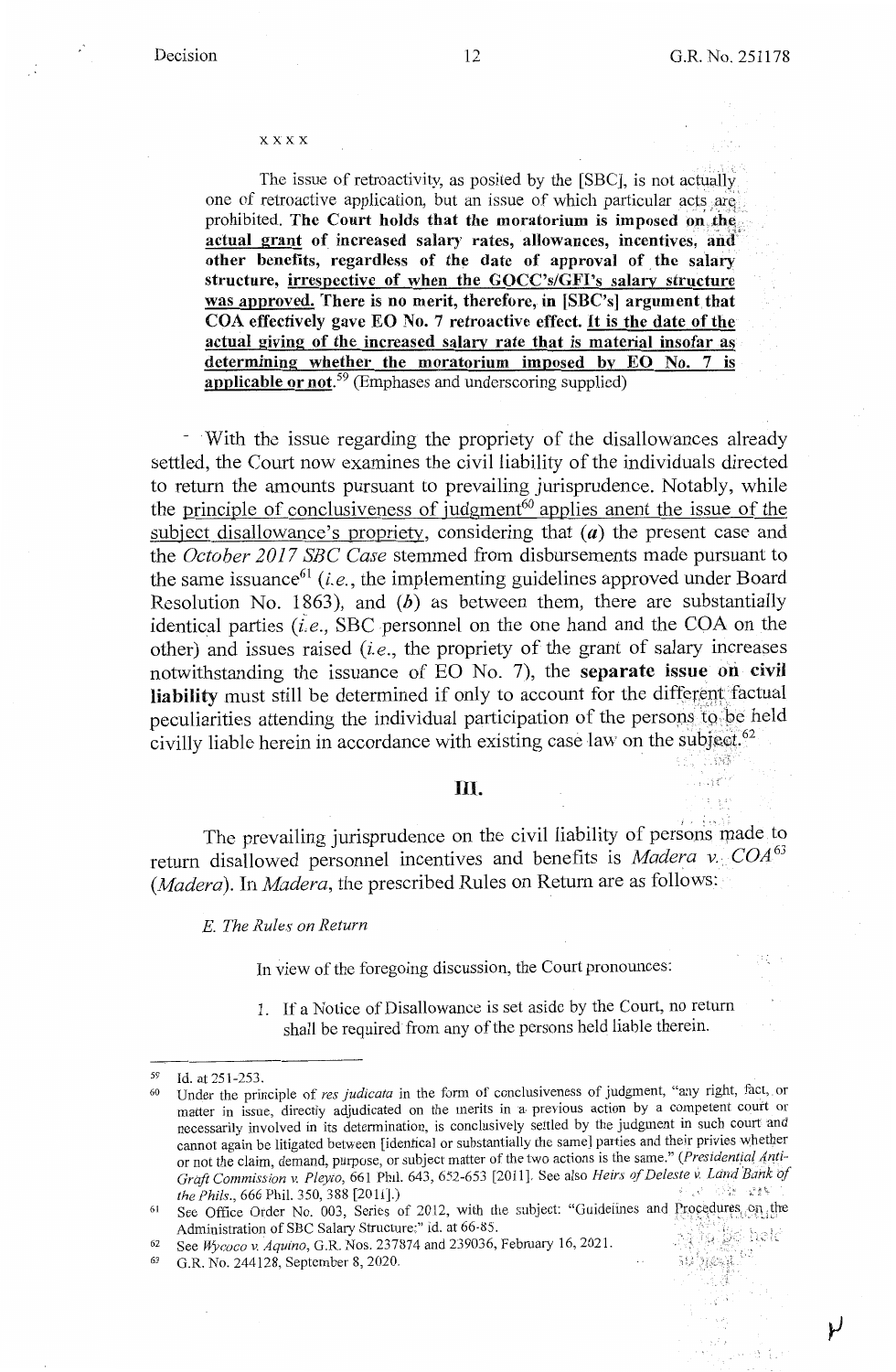- 2. If a Notice of Disallowance is upheld, the rules on return are as · follows:
	- a. Approving and certifying officers who acted in good faith, in regular perfomiance of official functions, and with the diligence of a good father of the family are not civilly'liable bin V to return consistent with Section 38 of the Administrative and the Code of 1987. hal.
	- b. Approving and certifying officers who are clearly shown to have acted in bad faith, malice, or gross negligence are; pursuant to Section 43 of the Administrative Code of 1987, solidarily liable to return only the net disallowed amount, which, as discussed herein, excludes amounts excused under the following sections 2c and 2d.
	- c. Recipients whether approving or certifying officers or mere passive recipients - are liable to return the disallowed amounts respectively received by them, unless they are able to show that the amounts they received were genuinely given in consideration of services rendered.
	- d. The Court may likewise excuse the return of recipients based on undue prejudice, social justice considerations, and other *bona fide* exceptions as it may determine on a case to case basis.<sup>64</sup>

Based on the *Madera* Rules on Return, the public officers ordinarily held liable under disallowance cases involving personnel incentives and benefits are classified as either (1) an approving/authorizing officer or (2) a payee-recipient. Their civil liabilities to return are correspondingly governed by distinct legal nuances under two basic frameworks of law. 65

To expound, when a public officer is to be held civilly liable in his or her capacity as an approving/authorizing officer, the liability is to be viewed from the public accountability framework of the Administrative Code. This is because the civil liability is rooted on the errant performance of the public officer's official functions, particularly in terms of approving/authorizing the unlawful expenditure.<sup>66</sup>

Approving/certifying officers of the disallowed amounts · are not automatically held liable for their return. Consistent with Section 38  $(1)$ ,  $^{67}$ Chapter 9, Book I of the Administrative Code of 1987, a clear showing of bad faith, malice, or gross negligence must first be established in order to hold them civilly liable as public officers for the illegal disbursements of public funds. Absent such clear showing, they are presumed to be in good faith, and therefore, not civilly liable in their official capacities.

66 See id.

19 De St. Wed **MAGE This** be poblic  $\ddot{\phantom{a}}$ 

rvl

<sup>64</sup> See id.

<sup>65</sup> *,4bellanosa v. Commission on Audit,* G.R. No. 185806, November 17, 2020.

 $67$  Section 38 (1), Chapter 9, Book I of EO No. 292 entitled "INSTITUTING THE 'ADMINISTRATIVE CODE OF 1987,"' (July 25, 1987), reads:

Section 38. *Liability of Superior Officers.*  $- (1)$  A public officer shall not be civilly liable for acts done in the perfonnance of his official duties, unless there is a clear showing of bad faith, malice or gross negligence.  $\mathcal{L}(\mathcal{C})$  is  $\mathcal{C}(\mathcal{C})$  ,  $\mathcal{C}(\mathcal{C})$  ,  $\mathcal{C}(\mathcal{C})$  ,  $\mathcal{C}(\mathcal{C})$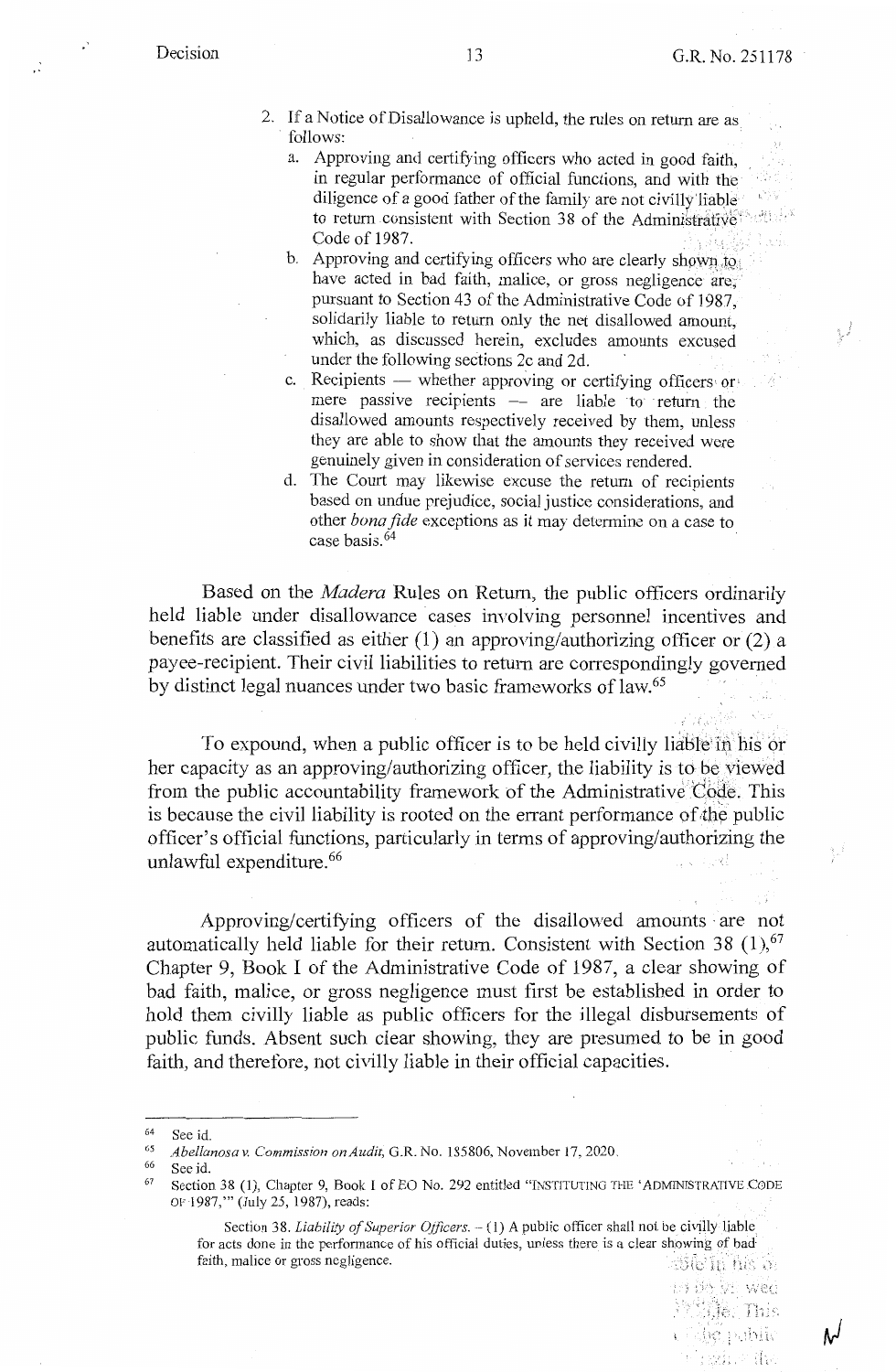$\ddot{\cdot}$ 

harrach Bad

Once the existence of bad faith, malice, or gross negligence as contemplated is clearly established, the liability of approving/certifying officers to return the disallowed amounts based on an unlawful expenditure is **solidary.** This solidary liability is found in Section 43, Chapter 5, Book VI of the Administrative Code of 1987:

Section 43. *Liability for Illegal Expenditures.* - Every expenditure or obligation authorized or incurred in violation of the provisions of this<sup>1</sup> Code or of the general and special provisions contained in the annual General or other Appropriations Act shall be void. Every payment made in violation of **said provisions** shall be illegal and **every official or** • **employee authorizing or making such payment, or taking part therein, and every person receiving such payment shall be jointly and severallv liable** to the Government for the **full amount so paid or received.** (Emphases and underscoring supplied)

On the other hand, when a public officer is to be held civilly liable not in his or her capacity as an approving/certifying officer but merely as a **payee-recipient** of the disallowed amount, the liability is to be viewed not from the public accountability framework of the Administrative Code but instead, from the lens of unjust enrichment and the principle of *solutio indebiti* under a purely civil law framework.

In this relation, case law illumines that when the civil obligation is sourced from *solutio indebiti,* **good faith is inconsequential.** <sup>68</sup> Accordingly, previous rulings absolving passive recipients solely and automatically based on their good faith contravene the true legal import of a *solutio indebiti* obligation and, hence, pursuant to the promulgation of *Madera,* have now been abandoned. Thus, as it stands, **the general rule is**  that recipients, regardless of their good faith, are civilly liable to return the disallowed amounts they had individually received on the basis of *solutio indebiti.* 编辑机 日本

This notwithstanding, the Court in *Madera* also recognized certain exceptions to the general rule on return. Bearing in mind its underlying premise, which is "the ancient principle that no one shall enrich himself unjustly at the expense of another,"<sup>69</sup>*solutio indebiti* finds no application· where recipients were not unjustly enriched  $70$  at the expense of the government. Under the *Madera* Rules on Return, the exceptions pertain to disallowed personnel incentives and benefits which are either: (1) **genuinely given in consideration of services rendered** (Rule 2c of the *Madera* Rules); or (2) excused by the Court to be returned on the basis of **undue prejudice, social \_justice considerations, and other** *bona fide*  **exceptions as may be determined on a case-to-case basis (Rule 2d of the** 

''/' .~ *i* 

사채

 $\mathbb{R} \cup \mathbb{R}$  and  $\mathbb{R} \cup \mathbb{R}$ the basis of

v

A.

Website and Paul

 $\bar{\Sigma}$ 

-----------

See Power Commercial and Industrial Corp. v. Court of Appeals, 340 Phil. 705 (1997).

<sup>68</sup> Good faith cannot be appreciated as a defense against an obligation under *solutio indebiti* as it is '"forced' by operation of law upon the parties, not because of any intention on their part but in order to prevent unjust enrichment." (See *Philippine National Bank v. Court of Appeals*, 291 Phil. 356, 367 [1993].) .

<sup>69</sup>*Ramie Textiles, Inc. v. Mathay, Sr.,* 178 Phil. 482,481 (1979).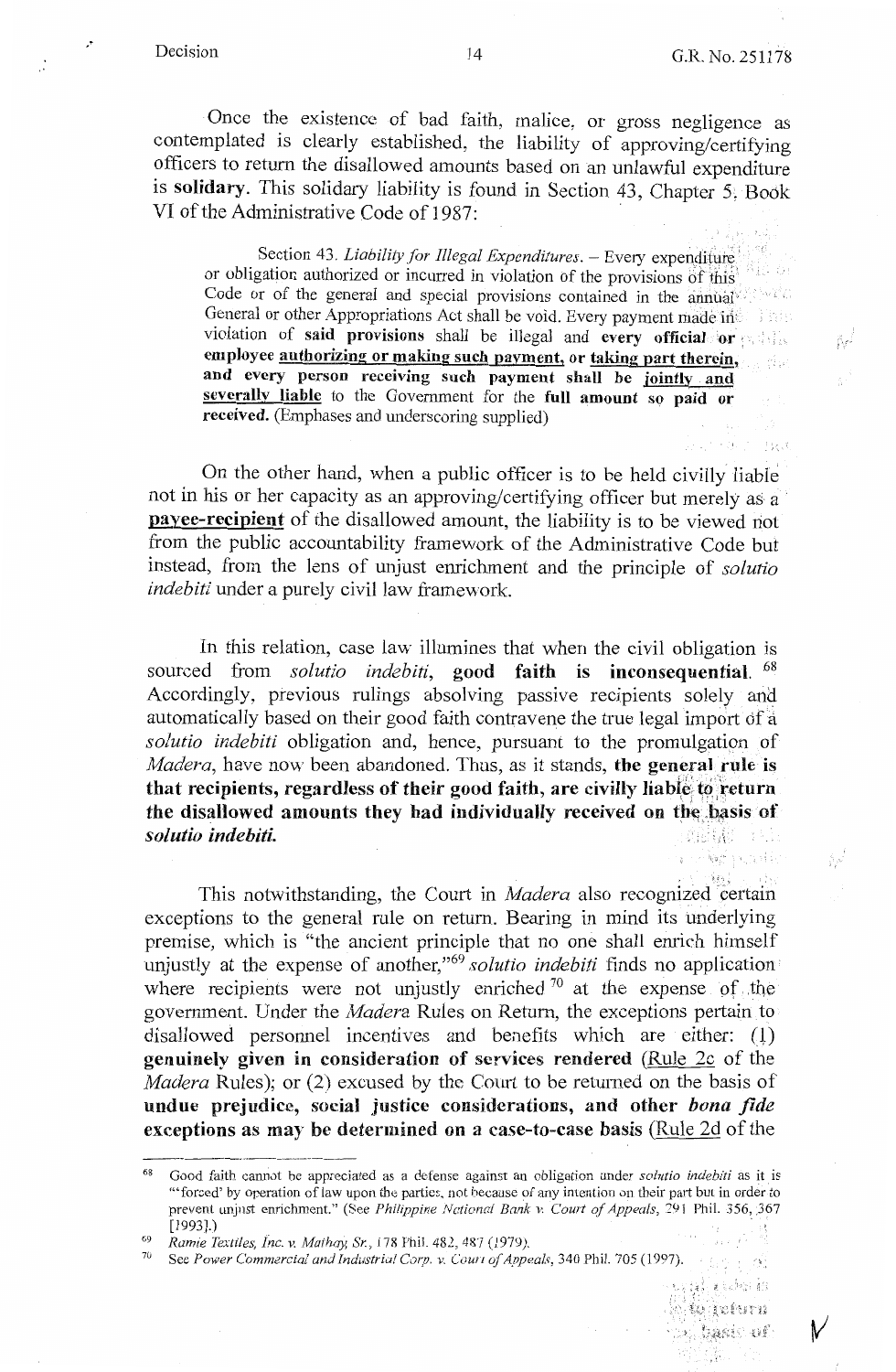ng.

### *Madera* Rules).

As a supplement to *Madera,* the Court, in the later case of *Abellanosa v. COA*<sup>71</sup> (*Abellanosa*), clarified the proper conditions for the application of the foregoing exceptions so as to prevent their indiscriminate and loose invocation to the prejudice of the government. As discerned by the Court:

[T]hese refined parameters are meant to prevent the indiscriminate and loose invocation of Rule 2c of the Madera Rules on Return which may all the virtually result in the practical inability of the government to recover. To stress, Rule 2c as well as Rule 2d should remain true to their nature as exceptional scenarios; they should not be haphazardly applied as an excuse for non-return, else they effectively override the general rule which, again, is to return disallowed public expenditures.

Specifically, in order to qualify under the Rule 2c exception  $(i.e.,$ **genuinely given in consideration of services rendered),** the following requisites must concur:

(a) the personnel incentive or benefit has **proper basis in law** but is only disallowed due to **irregularities that are merely procedural in nature;** and

(b) the personnel incentive or benefit must have a **clear, direct, and reasonable connection** to the actual performance of the payee-recipient's official work and functions for which the benefit or incentive was intended as further compensation.<sup>72</sup> (Emphases supplied)

The first requisite makes clear that the exception under Rule 2c was not intended to cover compensation not authorized by law or those granted against salary standardization laws.<sup>73</sup> Thus, amounts excused under the Rule 2c exception should be understood to be limited to disbursements adequately supported by factual and legal basis, but were nonetheless **validly disallowed by the COA on account of procedural infirmities.** 

Aside from having proper basis in law, the disallowed incentive or benefit, to qualify under the Rule 2c exception, must also have a **clear,**  direct, and reasonable connection to the actual performance of the **payee-recipient's official work and functions.** As discussed in *Abellanosa*, for a benefit or incentive to be considered as "genuinely given," not only does it need to have an ostensible statutory/legal cover, but there must also be actual work performed and that the benefit or incentive bears a clear, direct, and reasonable relation to the performance of such official work or functions.

Distinct from Rule 2c, Rule 2d of the *Madera* Rules on Return

11.'1·  $\cdots$  ,  $\ddots$ r  $:$   $\&$  arsements: i -

 $^{71}$  G.R. No. 185806, November 17, 2020.

 $72$  See id,<br> $73$  See Co.

<sup>73</sup> See Concurring Opinion of Justice Caguioa in *Ahellanosa v COA,* id.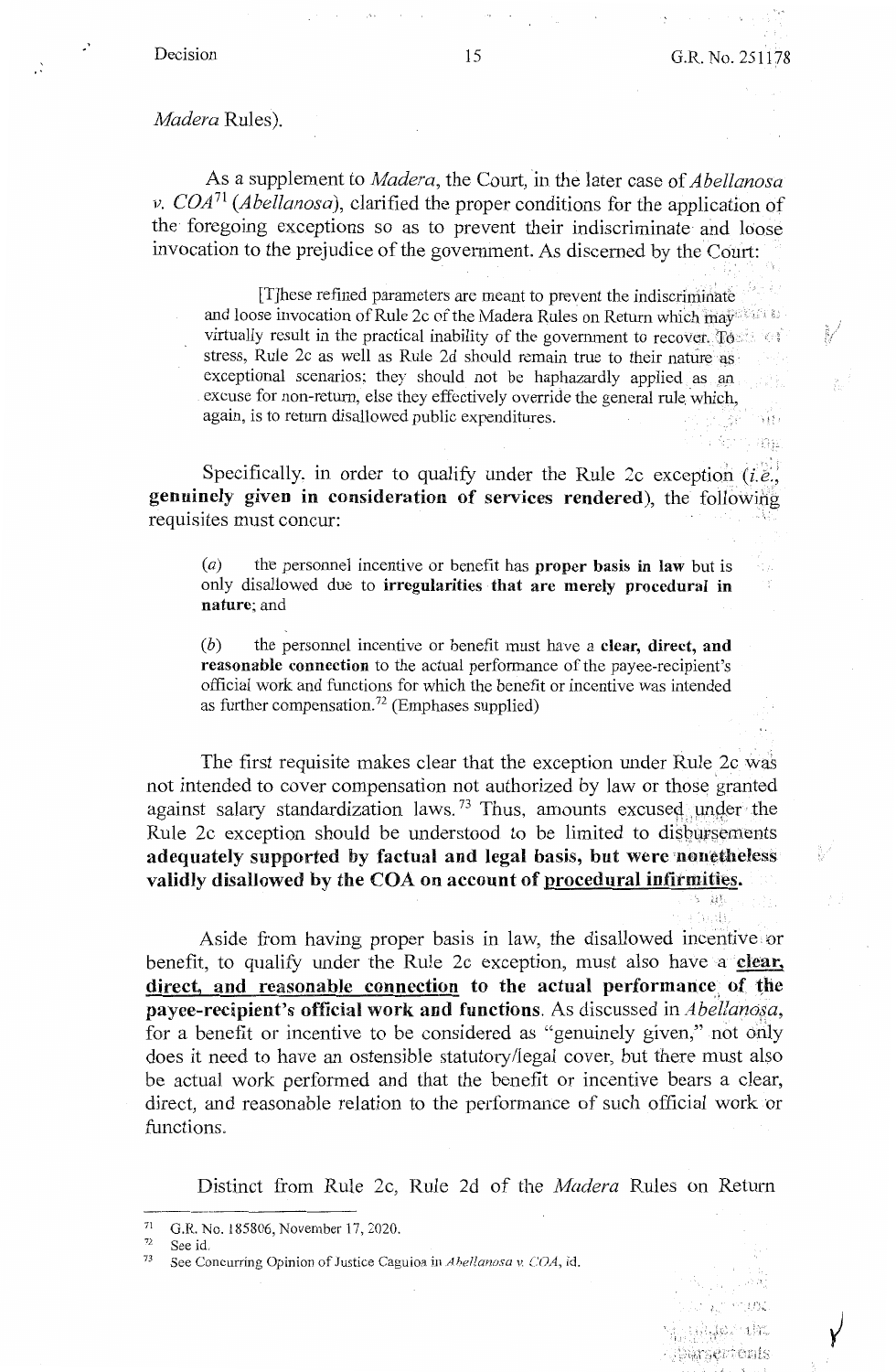provides for another exception to excuse return, namely, **disallowed amounts excused by the Court to be returned on the basis of undue prejudice, social justice considerations, and other bona fide exceptions as may be determined on a case-to-case basis.** While Rule 2d is couched in broader language as compared to Rule 2c, *Abellanosa* elucidates that the exception may only be invoked in *bona fide* **instances where the Court is strongly impelled to prevent a clear inequity arising from a directive to return.** Therefore, it is only in **highly exceptional circumstances, after taking into account all relevant factors** (such as the nature and purpose of the disbursement and its underlying conditions) that the civil liability 'to return may be excused. For indeed, it was never the Court's intention for Rules 2c and 2d of *Madera* to be a jurisprudential loophole that would cause the government fiscal leakage and debilitating loss. cause the government fiscal leakage and debilitating loss.

Notably, the application of Rules 2c and/or 2d in a particular case has a direct bearing on the civil liability of the erring **approving/certifying officers** under Section 38, in relation to Section 43, of the Administrative Code. In *Madera,* the Court explained that when recipients are excused to return disallowed amounts for the reason that they were genuinely given in consideration of services rendered, or for some other *bona fide* exception determined by the Court on a case to case basis, the **erring approving/certifying officers' solidary obligation** for the disallowed amount is **net of the amounts excused to be returned by the recipients**   $(\text{net} \text{disallowed} \text{amount})$ .<sup>74</sup> The justifiable exclusion of these amounts signals that no proper loss should be recognized in favor of the government, and thus, reduces the total amount to be returned to the extent corresponding to such exclusions.

In this case, the Court finds that the approving and certifying officers of the disallowed salary increases clearly acted with gross negligence in authorizing or taking part in the authorization of their illegal disbursements. As earlier explained, Section 9 of EO No. 7 clearly imposed a moratorium against "*increases in the rates of salaries, and the grant of new increases in the rates qf allowances, incentives and other benefits"* of <JQCC/GFI personnel. Further, the provision makes no exception as to salary increases stemming from a prior reorganization of a GOCC/GFI's salary · structure. Therefore, the approving/certifying officers identified under the subject disallowances cannot be said to have acted in good faith when, despite the effectivity of EO No. 7, they still proceeded to implement, approve; and grant the disallowed amounts. Hence, pursuant to Sections 38 and 43 of the Administrative Code of 198?, they are **solidarily liable** for the return ofithe disallowed amounts in accordance with and as respectively indicated under each notice of disallowance.

Meanwhile, anent the liability of the payee-recipients, the Court finds no reason to excuse their return of the disallowed amounts under the above-

 $\cdot$  i\_a\_2. t\_  $\cdot$   $\cdot$ 

<sup>&</sup>lt;sup>74</sup> See *Madera v. COA*, supra note 63.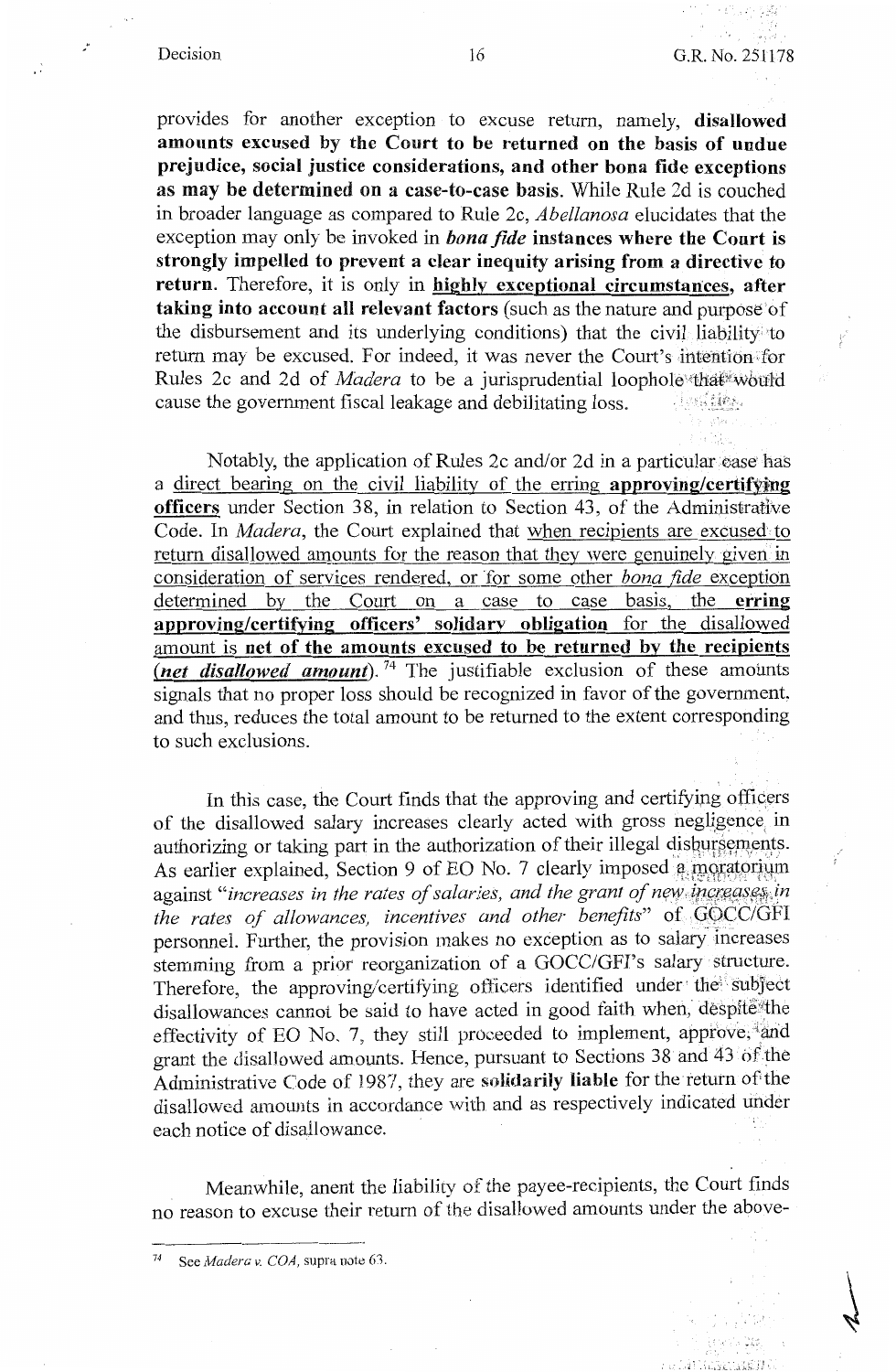$\mathcal{L}$ 

1.月20歳後に Decision 17 G.R. No. 251178

可以 石綿石

 $\mathbb{Z}$ . fight

discussed exceptions of the *Madera* rules. For one, since the disbursements lack proper basis in law and were not disallowed based on mere procedural infirmities, the salary increases cannot be excused as amounts genuinely given in consideration of services rendered under Rule 2c of the *Madera*  rules. Neither do the records of the case furnish any clear equitable basis justifying the payees' retention of the amounts on exceptional considerations of undue prejudice, social justice, or other *bona fide* grounds. Thus, following the general rule on return, each of the payee-recipients, regardless of their good faith, are **individually liable** for the return of the amounts they respectively received on the basis of *solutio indebiti.* 

**WHEREFORE,** the petition is **DISMISSED**. The Decision No. 2017-494 dated December 29, 2017 and the Resolution dated September  $27$ , 2018 rendered by the Commission on Audit are hereby **AFFIRMED** Pursuant to prevailing jurisprudence, the approving and certifying officers identified in Notice of Disallowance Nos.  $14-002-401000-(12)$ ,  $14-003-$ 401000-(12), 14-004-401000-(13), 14-005-401000-(13), 14-006-401000-(13 ), and 14-007-401000-( 13) are held solidarily liable for the return *of* the disallowed amounts in accordance with and as respectively indicated under each notice of disallowance. Meanwhile, the payee-recipients are ·held individually liable for the return of the disallowed amounts they respectively received.

### **SO ORDERED.**

ESTELA **M' BERLAS-BERNABE** Senior Associate Justice

**WE CONCUR:** 

G. GESMUNDO Chief Justice / 经编码 IN S. CAGUIOA FREDO  $\overline{\text{MAPVICM.V.F. LEONEN}}$ ciate ∫ isdice . ov Associate Justice *)*  $\mathbf{RAMON}$   $\mathbf{AUL}$  **L. HERNANDO** Associate Justice Associate Justice